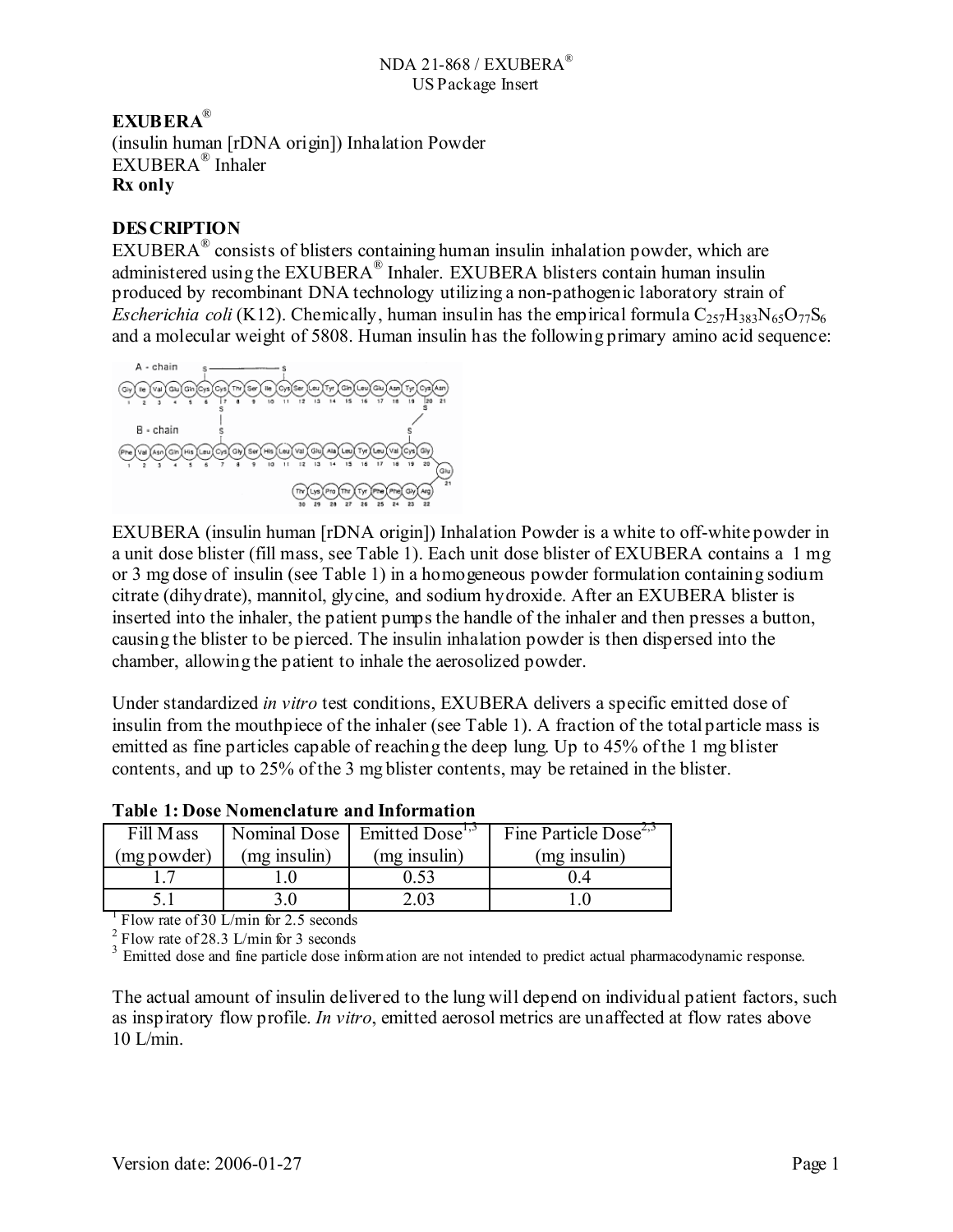## **CLINICAL PHARMACOLOGY**

### **Mechanism of Action**

The primary activity of insulin is regulation of glucose metabolism. Insulin lowers blood glucose concentrations by stimulating peripheral glucose uptake by skeletal muscle and fat, and by inhibiting hepatic glucose production. Insulin inhibits lipolysis in the adipocyte, inhibits proteolysis, and enhances protein synthesis.

### **Pharmacokinetics**

### *Absorption*

EXUBERA delivers insulin by oral inhalation. The insulin is absorbed as quickly as subcutaneously administered rapid-acting insulin analogs and more quickly than subcutaneously administered regular human insulin in healthy subjects and in patients with type 1 or type 2 diabetes (see Figure 1).

## **Figure 1: Mean Changes in Free Insulin Serum Concentrations (µU/mL) in Patients with Type 2 Diabetes Following Administration of Single Doses of Inhaled Insulin from EXUBERA (6 mg) and Subcutaneous Regular Human Insulin (18U)**



In clinical studies in patients with type 1 and type 2 diabetes, after inhalation of EXUBERA, serum insulin reached peak concentration more quickly than after subcutaneous injection of regular human insulin, 49 minutes (range 30 to 90 minutes) compared to 105 minutes (range 60 to 240 minutes), respectively.

In clinical studies, the absorption of subcutaneous regular human insulin declined with increasing patient body mass index (BMI). However, the absorption of insulin following inhalation of EXUBERA was independent of BMI.

In a study in healthy subjects, systemic insulin exposure (AUC and  $C_{\text{max}}$ ) following administration of EXUBERA increased with dose over a range of 1 to 6 mg when administered as combinations of 1 and 3 mg blisters.

In a study where the dosage form of three 1 mg blisters was compared with one 3 mg blister,  $C<sub>max</sub>$  and AUC after administration of three 1 mg blisters were approximately 30% and 40%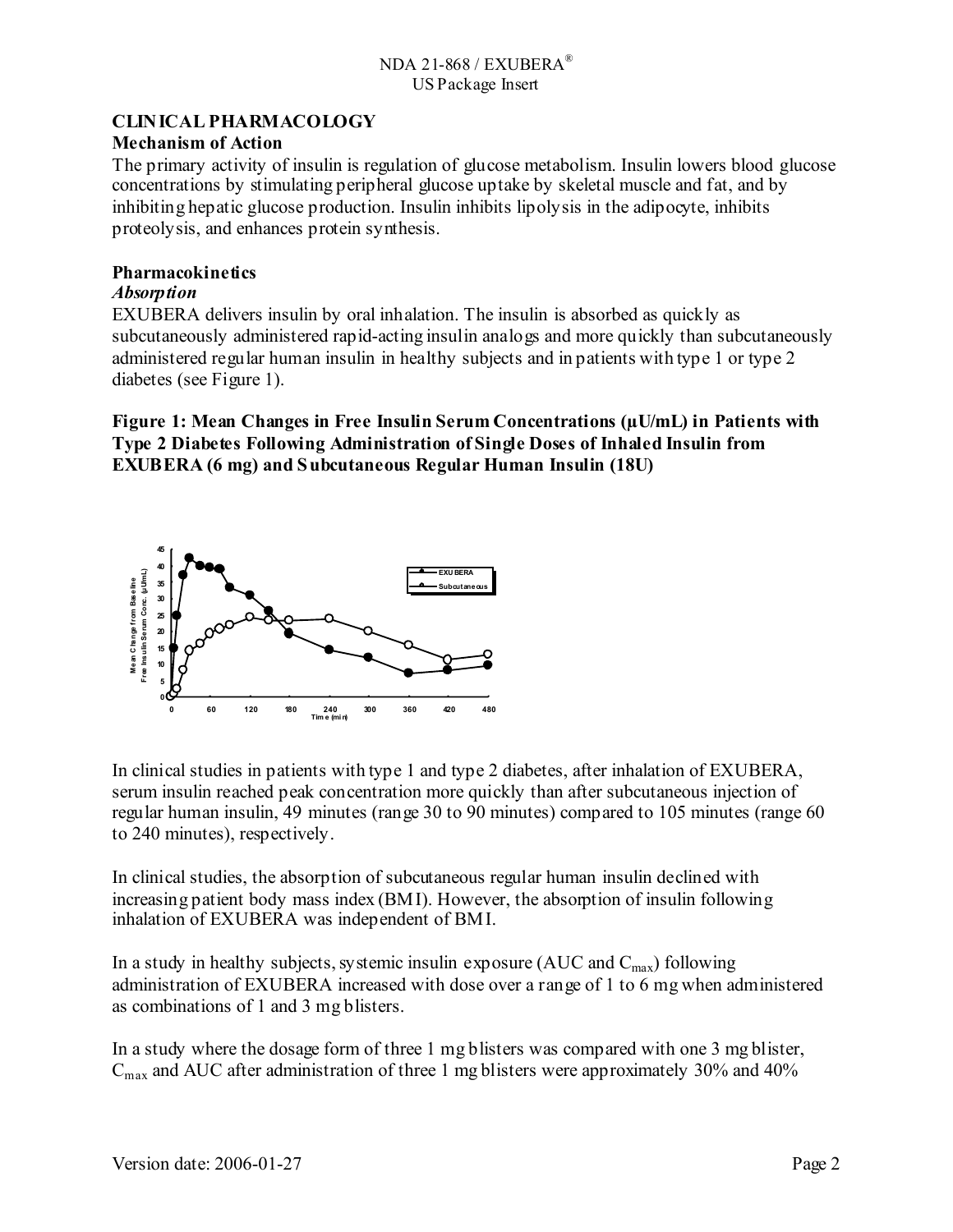greater, respectively, than that after administration of one 3 mg blister (see DOSAGE AND ADMINISTRATION).

## *Distribution and Elimination*

Because recombinant human insulin is identical to endogenous insulin, the systemic distribution and elimination are expected to be the same. However, this has not been confirmed for EXUBERA.

### **Pharmacodynamics**

EXUBERA, like subcutaneously administered rapid-acting insulin analogs, has a more rapid onset of glucose-lowering activity than subcutaneously administered regular human insulin. In healthy volunteers, the duration of glucose-lowering activity for EXUBERA was comparable to subcutaneously administered regular human insulin and longer than subcutaneously administered rapid-acting insulin analogs (see Figure 2).

### **Figure 2**. **Mean Glucose Infusion Rate (GIR) Normalized to GIRmax for Each Subject Treatment Versus Time in Healthy Volunteers**



\*Determined as amount of glucose infused to maintain constant plasma glucose concentrations, normalized to maximum values (percent of maximum values); indicative of insulin activity.

When EXUBERA is inhaled, the onset of glucose-lowering activity in healthy volunteers occurs within 10-20 minutes. The maximum effect on glucose lowering is exerted approximately 2 hours after inhalation. The duration of glucose-lowering activity is approximately 6 hours.

In patients with type 1 or type 2 diabetes, EXUBERA has a greater glucose-lowering effect within the first two hours after dosing when compared with subcutaneously administered regular human insulin.

The intra-subject variability of glucose-lowering activity of EXUBERA is generally comparable to that of subcutaneously administered regular human insulin in patients with type 1 and 2 diabetes.

## **Special Populations**

## *Pediatric Patients*

In children (6-11 years) and adolescents (12-17 years) with type 1 diabetes, time to peak insulin concentration for EXUBERA was achieved faster than for subcutaneous regular human insulin, which is consistent with observations in adult patients with type 1 diabetes.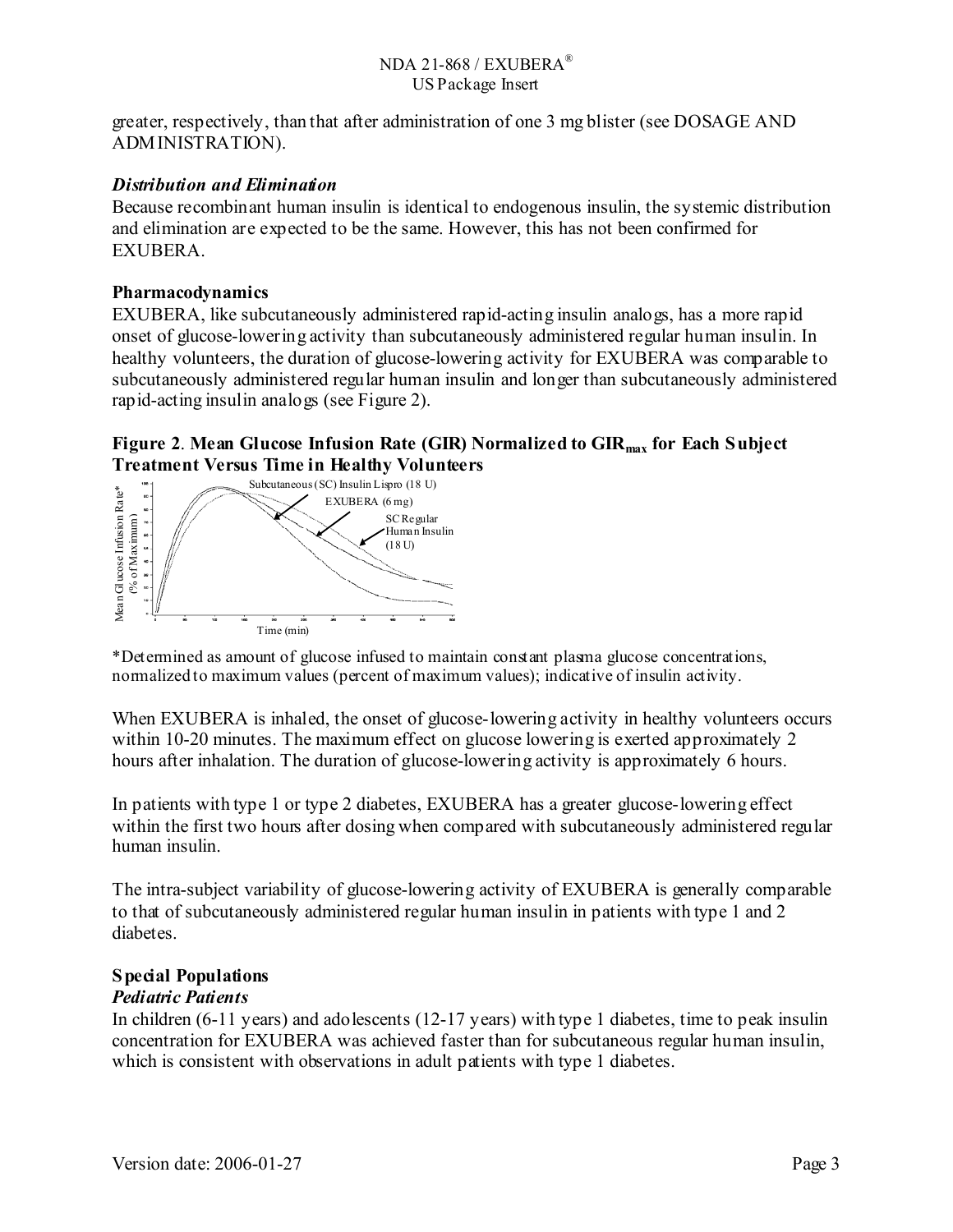## *Geriatric Patients*

There are no apparent differences in the pharmacokinetic properties of EXUBERA when comparing patients over the age of 65 years and younger adult patients.

## *Gender*

In subjects with and without diabetes, no apparent differences in the pharmacokinetic properties of EXUBERA were observed between men and women.

## *Race*

A study was performed in 25 healthy Caucasian and Japanese non-diabetic subjects to compare the pharmacokinetic and pharmacodynamic properties of EXUBERA, versus subcutaneous injection of regular human insulin. The pharmacokinetic and pharmacodynamic properties of EXUBERA were comparable between the two populations.

## *Obesity*

The absorption of EXUBERA is independent of patient BMI.

## *Renal Impairment*

The effect of renal impairment on the pharmacokinetics of EXUBERA has not been studied. Careful glucose monitoring and dose adjustments of insulin may be necessary in patients with renal dysfunction (see PRECAUTIONS, Renal Impairment).

## *Hepatic Impairment*

The effect of hepatic impairment on the pharmacokinetics of EXUBERA has not been studied. Careful glucose monitoring and dose adjustments of insulin may be necessary in patients with hepatic dysfunction (see PRECAUTIONS, Hepatic Impairment).

## *Pregnancy*

The absorption of EXUBERA in pregnant patients with gestational and pre-gestational type 2 diabetes was consistent with that in non-pregnant patients with type 2 diabetes (see PRECAUTIONS, Pregnancy).

## *Smoking*

In smokers, the systemic insulin exposure for EXUBERA is expected to be 2 to 5 fold higher than in non-smokers. EXUBERA is contraindicated in patients who smoke or who have discontinued smoking less than 6 months prior to starting EXUBERA therapy. If a patient starts or resumes smoking, EXUBERA must be discontinued immediately due to the increased risk of hypoglycemia, and an alternative treatment must be utilized (see CONTRAINDICATIONS).

In clinical studies of EXUBERA in 123 patients (69 of whom were smokers), smokers experienced a more rapid onset of glucose-lowering action, greater maximum effect, and a greater total glucose-lowering effect (particularly during the first 2-3 hours after dosing), compared to non-smokers.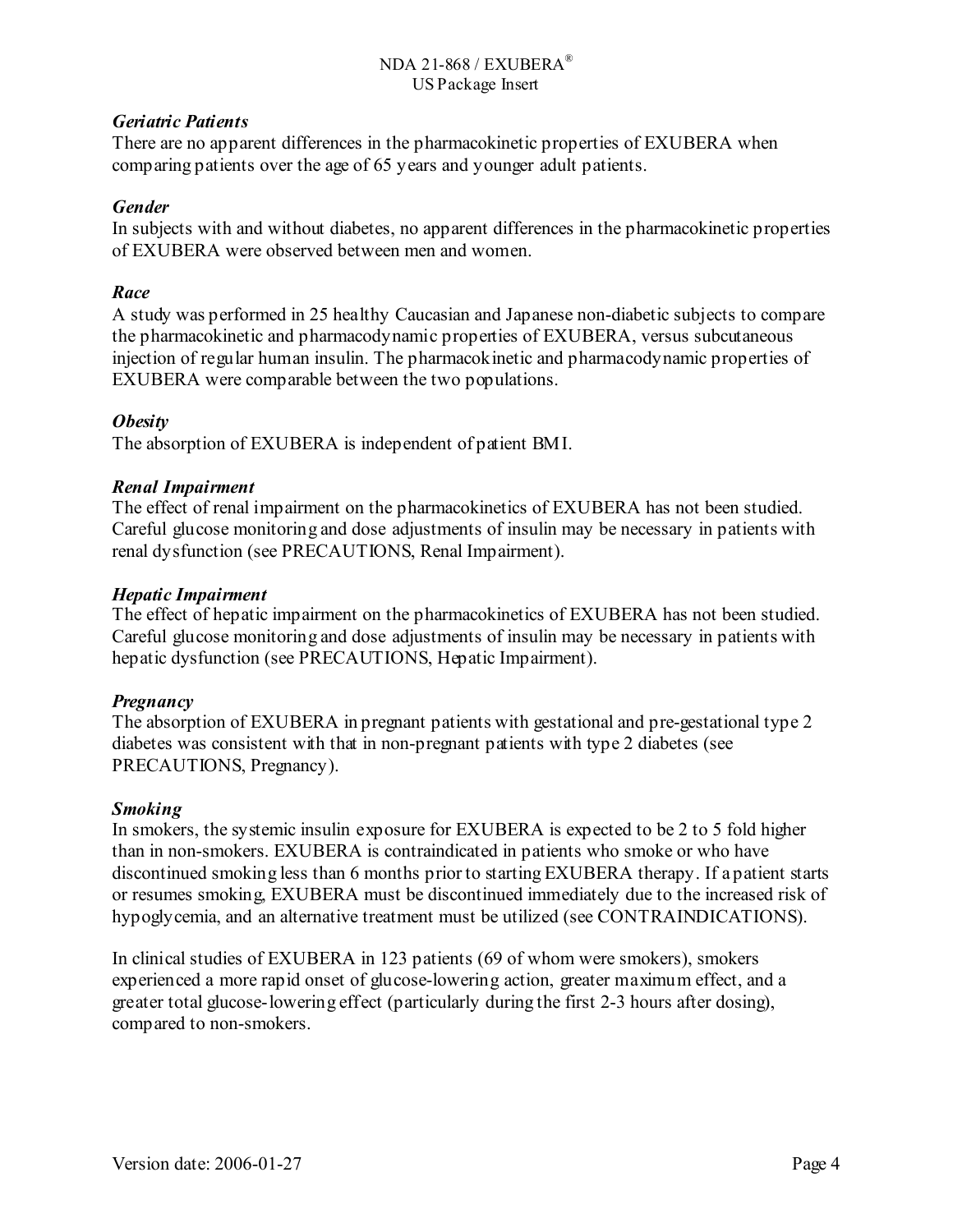### *Passive Cigarette Smoke*

In contrast to the increase in insulin exposure following active smoking, when EXUBERA was administered to 30 healthy non-smoking volunteers following 2 hours of exposure to passive cigarette smoke in a controlled experimental setting, insulin AUC and Cmax were reduced by approximately 20% and 30%, respectively. The pharmacokinetics of EXUBERA have not been studied in nonsmokers who are chronically exposed to passive cigarette smoke.

### *Patients with Underlying Lung Diseases*

The use of EXUBERA in patients with underlying lung disease, such as asthma or COPD, is not recommended because the safety and efficacy of EXUBERA in this population have not been established (see WARNINGS). The use of EXUBERA is contraindicated in patients with unstable or poorly controlled lung disease, because of wide variations in lung function that could affect the absorption of EXUBERA and increase the risk of hypoglycemia or hyperglycemia (see CONTRAINDICATIONS).

In a pharmacokinetic study in 24 non-diabetic subjects with mild asthma, the absorption of insulin following administration of EXUBERA, in the absence of treatment with a bronchodilator, was approximately 20% lower than the absorption seen in subjects without asthma. However, in a study in 24 non-diabetic subjects with Chronic Obstructive Pulmonary Disease (COPD), the systemic exposure following administration of EXUBERA was approximately two-fold higher than that in normal subjects without COPD (see PRECAUTIONS, Underlying Lung Disease).

Administration of albuterol 30 minutes prior to administration of EXUBERA in non-diabetic subjects with both mild asthma  $(n=36)$  and moderate asthma  $(n=31)$  resulted in a mean increase in insulin AUC and  $C_{\text{max}}$  of between 25 and 50% compared to when EXUBERA was administered alone (see PRECAUTIONS, Drug Interactions).

## **CLINICAL STUDIES**

The safety and efficacy of EXUBERA has been studied in approximately 2500 adult patients with type 1 and type 2 diabetes. The primary efficacy parameter for most studies was glycemic control, as measured by the reduction from baseline in hemoglobin  $A1c$  (HbA<sub>1c</sub>).

## **Type 1 Diabetes:**

A 24-week, randomized, open-label, active-control study (Study A) was conducted in patients with type 1 diabetes to assess the safety and efficacy of EXUBERA administered pre-meal three times daily (TID) with a single nighttime injection of Humulin® U Ultralente® (human insulin extended zinc suspension) ( $n = 136$ ). The comparator treatment was subcutaneous regular human insulin administered twice daily (BID) (pre-breakfast and pre-dinner) with BID injection of NPH human insulin (human insulin isophane suspension) ( $n = 132$ ). In this study, the mean age was 38.2 years (range: 20-64) and 52% of the subjects were male.

A second 24-week, randomized, open-label, active-control study (Study B) was conducted in patients with type 1 diabetes to assess the safety and efficacy of EXUBERA ( $n = 103$ ) compared to subcutaneous regular human insulin ( $n = 103$ ) when administered TID prior to meals. In both treatment arms, NPH human insulin was administered BID (in the morning and at bedtime) as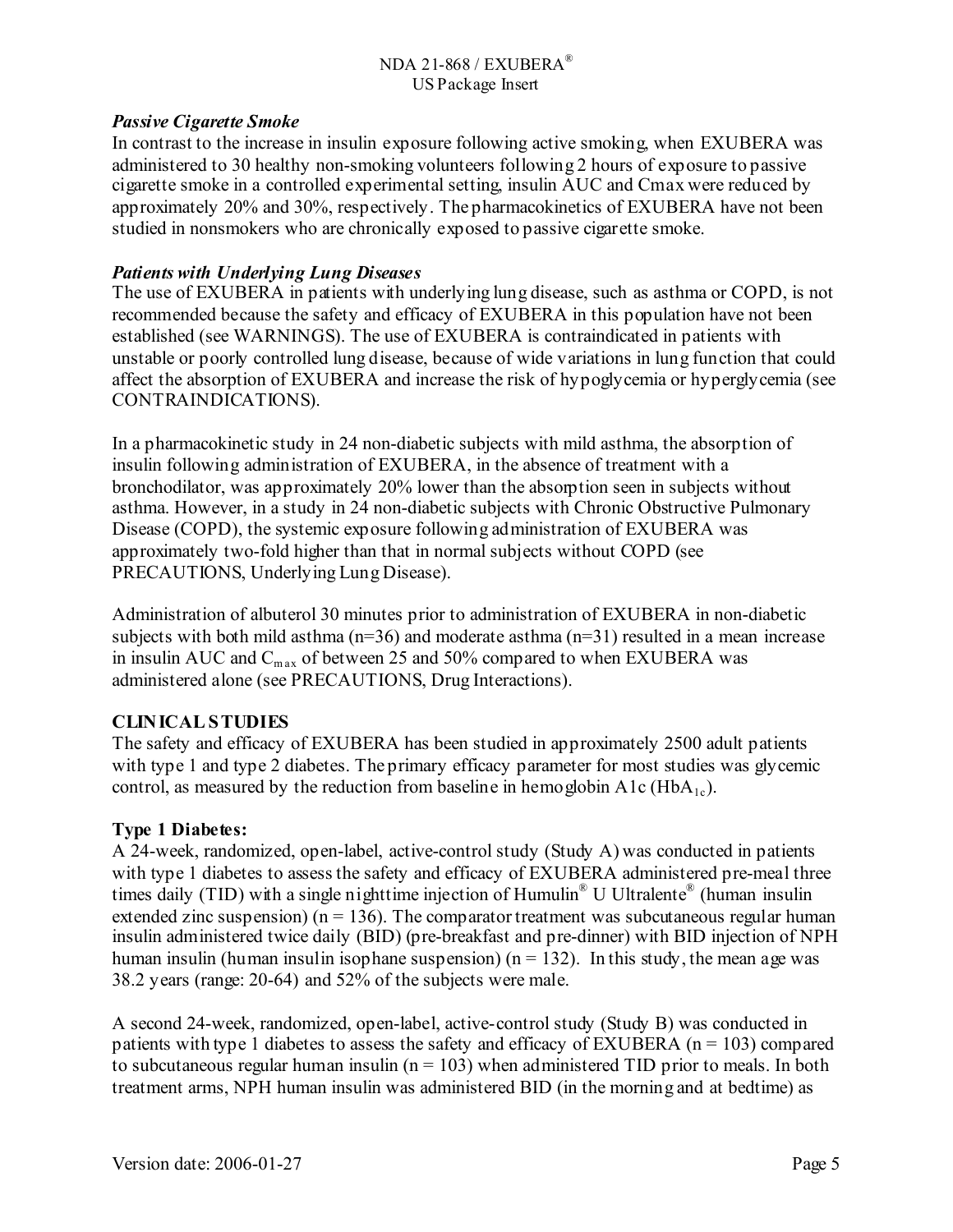the basal insulin. In this study, the mean age was 38.4 years (range: 19-65) and 54% of the subjects were male.

In each study, the reduction in  $HbA_{1c}$  and the rates of hypoglycemia were comparable for the two treatment groups. EXUBERA-treated patients had a greater reduction in fasting plasma glucose than patients in the comparator group. The percentage of patients reaching an HbA<sub>1c</sub> level of <8% (per American Diabetes Association treatment Action Level at the time of study conduct) and an  $HbA_{1c}$  level of <7% was comparable between the two treatment groups. The results for Studies A and B are shown in Table 2*.* 

|                                                 |                | Study A         |                     | Study B         |
|-------------------------------------------------|----------------|-----------------|---------------------|-----------------|
|                                                 | <b>EXUBERA</b> | SC R (BID)      | <b>EXUBERA</b>      | SC R (TID)      |
|                                                 | $(TID) + UL$   | $+$ NPH         | $(TID) +$           | $+$ NPH         |
|                                                 | (QD)           | (BID)           | NPH(BID)            | (BID)           |
| Sample Size                                     | 136            | 132             | 103                 | 103             |
| $HbA_{1c}$ (%)                                  |                |                 |                     |                 |
| Baseline mean                                   | 7.9            | 8.0             | 7.8                 | 7.8             |
| Adj. mean change from baseline                  | $-0.2$         | $-0.4$          | $-0.3$              | $-0.2$          |
| EXUBERA minus SC $R1$                           |                | 0.14            |                     | $-0.11$         |
| 95% CI for treatment difference                 |                | $(-0.03, 0.32)$ |                     | $(-0.30, 0.08)$ |
| Fasting Plasma Glucose (mg/dL)                  |                |                 |                     |                 |
| Baseline mean                                   | 191            | 198             | 178                 | 191             |
| Adj. mean change from baseline                  | $-32$          | $-6$            | $-23$               | 13              |
| <b>EXUBERA</b> minus SC R                       |                | $-27$           |                     | $-35$           |
| 95% CI for treatment difference                 | $(-47, -6)$    |                 | $(-58, -13)$        |                 |
| 2-hr Post-Prandial Glucose                      |                |                 |                     |                 |
| Concentration (mg/dL)                           |                |                 |                     |                 |
| Baseline mean                                   | 283            | 305             | 273                 | 293             |
| Adj. mean change from baseline                  | $-21$          | 14              | $-1$                | $-3$            |
| <b>EXUBERA</b> minus SC R                       |                | $-35$           |                     | $\overline{2}$  |
| 95% CI for treatment difference                 |                | $(-61, -8)$     |                     | $(-29, 32)$     |
| Patients with end-of-study $HbA_{1c} < 8\%^{2}$ | 64.0%          | 68.2%           | 74.8%               | 66.0%           |
| Patients with end-of-study $HbA_{1c}$ < 7%      | 16.9%          | 19.7%           | 28.2%               | 30.1%           |
| Body Weight                                     |                |                 |                     |                 |
| Baseline mean $(kg)$                            | 77.4           | 76.4            | 76.0                | 76.9            |
| Adj. mean change from baseline (kg)             | 0.4            | 1.1             | 0.4                 | 0.6             |
| <b>EXUBERA</b> minus SC R                       |                | $-0.72$         |                     | $-0.24$         |
| 95% CI for treatment difference                 |                | $(-1.48, 0.04)$ | $(-1.07, 0.59)$     |                 |
| End of study daily insulin dose                 |                |                 |                     |                 |
| Short-acting insulin                            | 13.4 $mg^3$    | 18.3 IU         | $10.9 \text{ mg}^3$ | 25.7 IU         |
| Long-acting insulin                             | 26.4 IU        | 37.1 IU         | 31.5 IU             | 31.9 IU         |

### **Table 2: Results of Two 24-Week, Active-Control, Open-Label Trials in Patients With Type 1 Diabetes (Studies A and B)**

 $UL = Humulin<sup>®</sup> U Utralente<sup>®</sup>; SC R = subcutaneous regular human insulin$ 

1. A negative treatment difference favors EXUBERA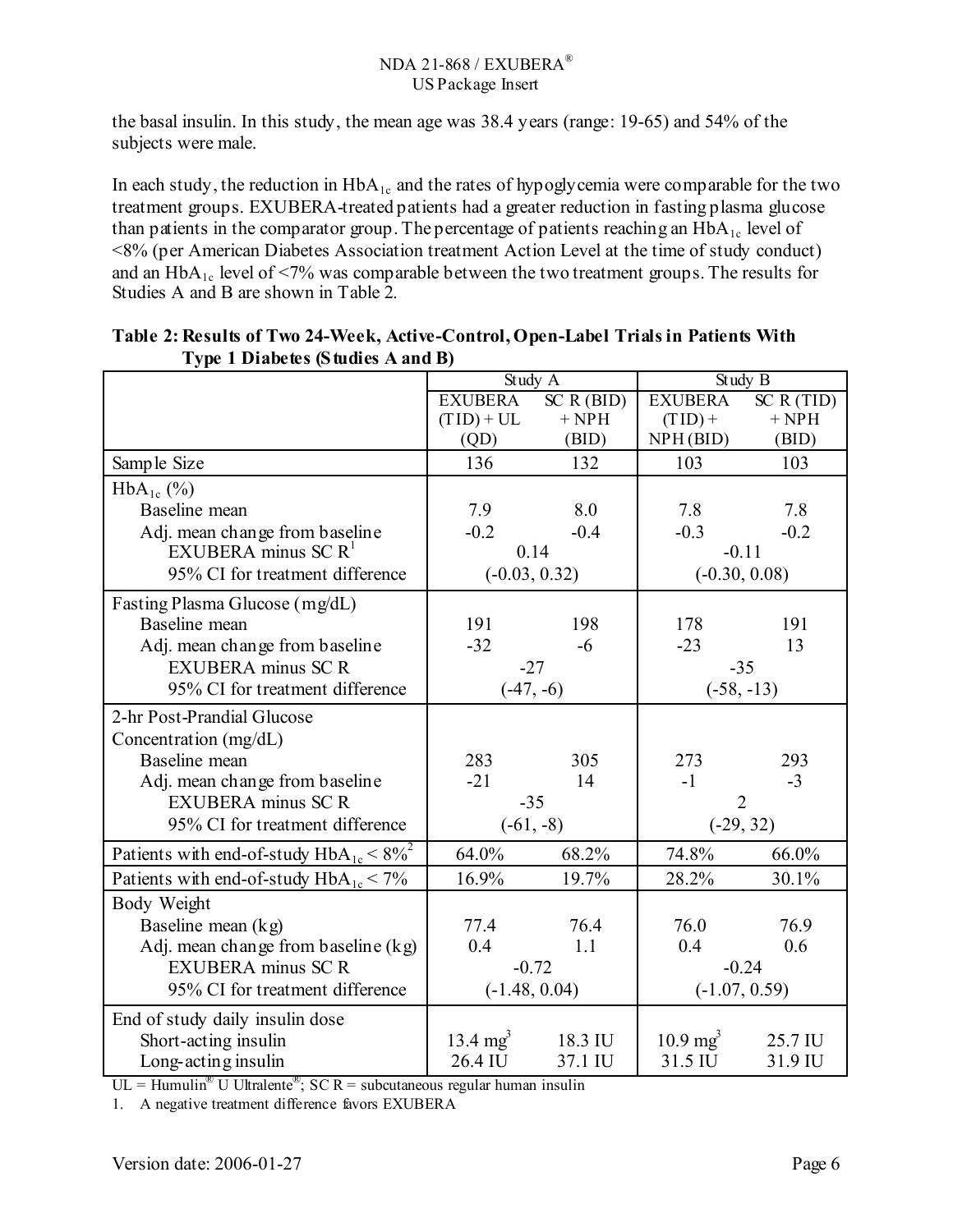- 2. American Diabetes Association treatment Action Level at the time of study conduct
- 3. 1 mg inhaled insulin from Exubera is approximately equivalent to 3 IU of subcutaneously injected regular human insulin (See DOSAGE AND ADMINISTRATION)

## **Type 2 Diabetes:**

### *Monotherapy in Patients Not Optimally Controlled With Diet and Exercise Treatment*

A 12-week, randomized, open-label, active-control study (Study C) was conducted in patients with type 2 diabetes not optimally controlled with diet and exercise, assessing the safety and efficacy of pre-meal TID EXUBERA ( $n = 75$ ) compared to an insulin-sensitizing agent. In this study, the mean age was 53.7 years (range: 28-80), 55% of the subjects were male and the mean body mass index was  $32.3 \text{ kg/m}^2$ .

At 12 weeks,  $HbA_{1c}$  levels in patients treated with EXUBERA decreased 2.2% (SD = 1.0) from a baseline of  $9.5\%$  (SD = 1.1). The proportion of patients treated with EXUBERA reaching an end-of-study  $HbA_{1c}$  level of <8% increased to 82.7%. The proportion of patients treated with EXUBERA reaching an end-of-study  $HbA_{1c}$  level of <7 % was 44.6%. Fasting plasma glucose levels in patients treated with EXUBERA decreased 60 mg/dl from a baseline of 208 mg/dl. Patients treated with EXUBERA experienced a mean increase in body weight of 2 kg. The rate of hypoglycemia was higher in the Exubera group than the group receiving an insulin-sensitizing agent.

*Monotherapy and Add-On Therapy in Patients Previously Treated With Oral Agent Therapy*  A 12-week, randomized, open-label, active-control study (Study D) was conducted in patients with type 2 diabetes who were currently receiving treatment, but were poorly controlled, with two oral agents (OA). Baseline OAs included an insulin secretagogue, and either metformin or a thiazolidinedione. Patients were randomized to one of three arms: continuing OA therapy alone

 $(n = 96)$ , switching to pre-meal TID EXUBERA monotherapy  $(n = 102)$  or adding pre-meal TID EXUBERA to continued OA therapy ( $n = 100$ ). In this study, the mean age was 57.4 years (range: 33-80), 66% of the subjects were male and the mean body mass index was  $30 \text{ kg/m}^2$ .

EXUBERA monotherapy and EXUBERA in combination with OA therapy were superior to OA therapy alone in reducing  $HbA_{1c}$  levels from baseline. The rates of hypoglycemia for the two EXUBERA treatment groups were slightly higher than in the OA therapy alone group. Compared to OA therapy alone, the percentage of patients reaching an  $HbA_{1c}$  level of <8% (per American Diabetes Association treatment Action Level at time of study conduct) and an  $HbA_{1c}$ level of <7% was greater for patients treated with EXUBERA monotherapy and EXUBERA in combination with OA therapy*.* Patients in both EXUBERA treatment groups had greater reductions in fasting plasma glucose than patients treated with OA therapy alone. The results for Study D are shown in Table 3.

**Table 3: Results of a 12-Week, Active-Control, Open-Label Trial in Patients With Type 2 Diabetes Not Optimally Controlled With Dual Oral Agent Therapy (Study D)**

|                |                |     | . .         |
|----------------|----------------|-----|-------------|
| Study D        | <b>EXUBERA</b> | OAs | $EXUBERA +$ |
|                | monotherapy    |     | OAs         |
| Sample Size    | 102            | 96  | 00          |
| $HbA_{1c}$ (%) |                |     |             |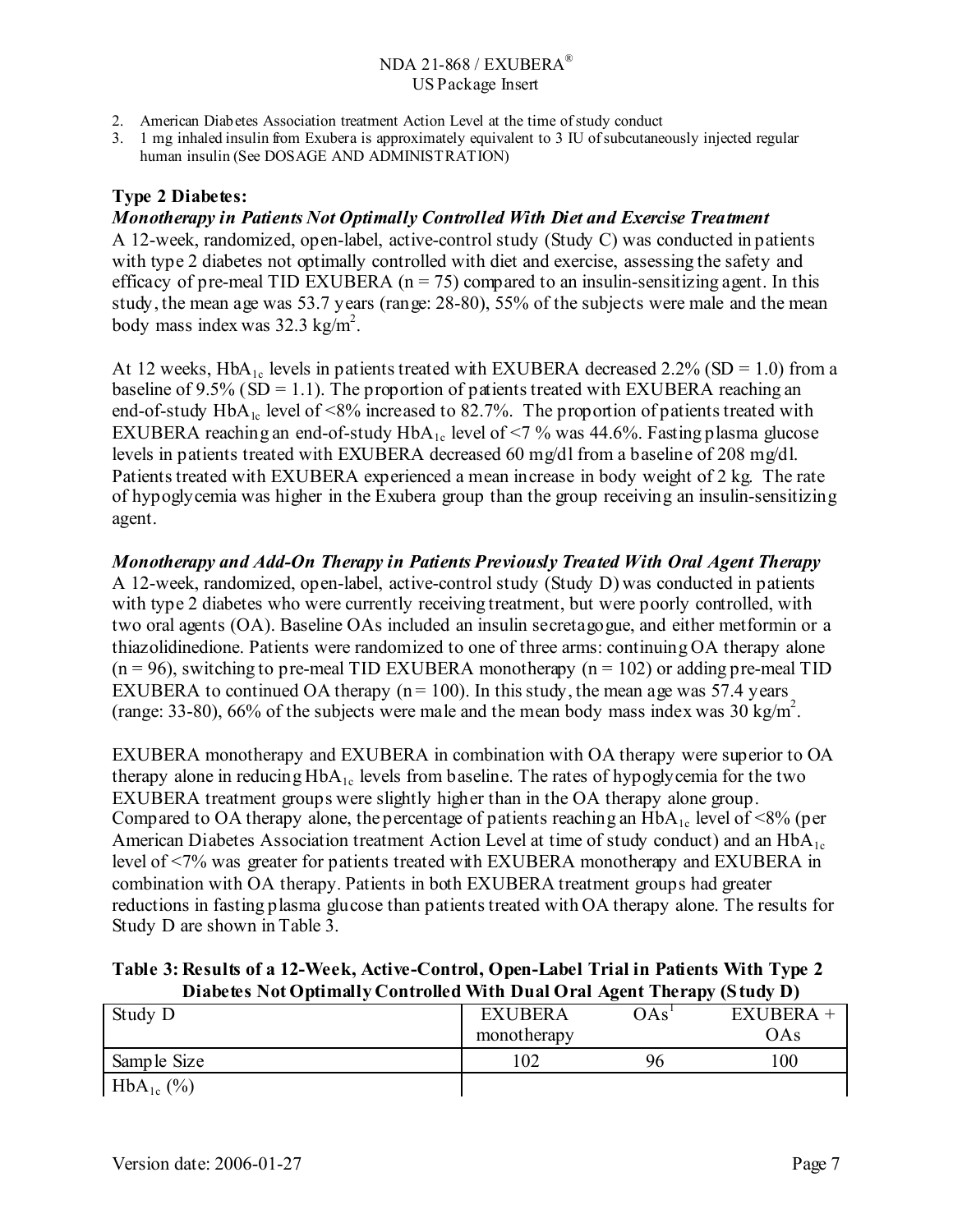| Baseline mean                                            | 9.3              | 9.3    | 9.2              |
|----------------------------------------------------------|------------------|--------|------------------|
| Adj. mean change from baseline                           | $-1.4$           | $-0.2$ | $-1.9$           |
| EXUBERA group minus $OAs^2$                              | $-1.18^{2,3,5}$  |        | $-1.67^{2,4,5}$  |
| 95% CI for treatment difference                          | $(-1.41, -0.95)$ |        | $(-1.90, -1.44)$ |
| Fasting Plasma Glucose (mg/dL)                           |                  |        |                  |
| Baseline mean                                            | 203              | 203    | 195              |
| Adj. mean change from baseline                           | $-23$            |        | $-53$            |
| EXUBERA group minus OAs                                  | $-24^{3}$        |        | $-53^{4}$        |
| 95% CI for treatment difference                          | $(-36, -11)$     |        | $(-66, -41)$     |
| Patients with end-of-study $HbA_{1c} < 8\%$ <sup>6</sup> | 55.9%            | 18.8%  | 86.0%            |
| Patients with end-of-study $HbA_{1c} < 7\%$              | 16.7%            | 1.0%   | 32.0%            |
| Body Weight                                              |                  |        |                  |
| Baseline mean $(kg)$                                     | 89.5             | 88.0   | 88.6             |
| Adj. mean change from baseline $(kg)$                    | 2.8              | 0.0    | 2.7              |
| EXUBERA group minus OAs                                  | $2.80^{3}$       |        | $2.75^{4}$       |
| 95% CI for treatment difference                          | (1.94, 3.65)     |        | (1.89, 3.61)     |

1. OAs = treatment with two oral agents (an insulin secretagogue in addition to metformin or a thiazolidinedione)

2. A negative treatment difference favors EXUBERA

3. Comparison of EXUBERA monotherapy to combination oral agent therapy alone

4. Comparison of EXUBERA plus oral agents to combination oral agent therapy alone

5.  $p < 0.0001$ 

6. American Diabetes Association treatment Action Level at the time of study conduct

A 24-week, randomized, open-label, active-control study (Study E) was conducted in patients with type 2 diabetes, currently receiving sulfonylurea therapy. This study was designed to assess the safety and efficacy of the addition of pre-meal EXUBERA to continued sulfonylurea therapy  $(n = 214)$  compared to the addition of pre-meal metformin to continued sulfonylurea therapy  $(n = 114)$ 196). Subjects were stratified according to their HbA<sub>1c</sub> at Week -1. Two strata were defined: a low HbA1c stratum (HbA<sub>1c</sub> ≥8% to ≤9.5%) and a high HbA<sub>1c</sub> stratum (HbA<sub>1c</sub> >9.5 to ≤12%).

EXUBERA in combination with sulfonylurea was superior to metformin and sulfonylurea in reducing  $HbA_{1c}$  values from baseline in the high stratum group. EXUBERA in combination with sulfonylurea was comparable to metformin in combination with sulfonylurea in reducing  $HbA_{1c}$ values from baseline in the low stratum group. The rate of hypoglycemia was higher after the addition of EXUBERA to sulfonylurea than after the addition of metformin to sulfonylurea. The percentage of patients reaching target  $HbA_{1c}$  values of 8% and 7% was comparable between treatment groups in both strata, as was reduction in fasting plasma glucose (see Table 4).

Another 24-week, randomized, open-label, active-control study (Study F) was conducted in patients with type 2 diabetes, currently receiving metformin therapy. This study was designed to assess the safety and efficacy of the addition of pre-meal EXUBERA to continued metformin therapy  $(n = 234)$  compared to the addition of pre-meal glibenclamide to continued metformin therapy  $(n = 222)$ . Subjects in this study were also stratified to one of two strata as defined in Study E.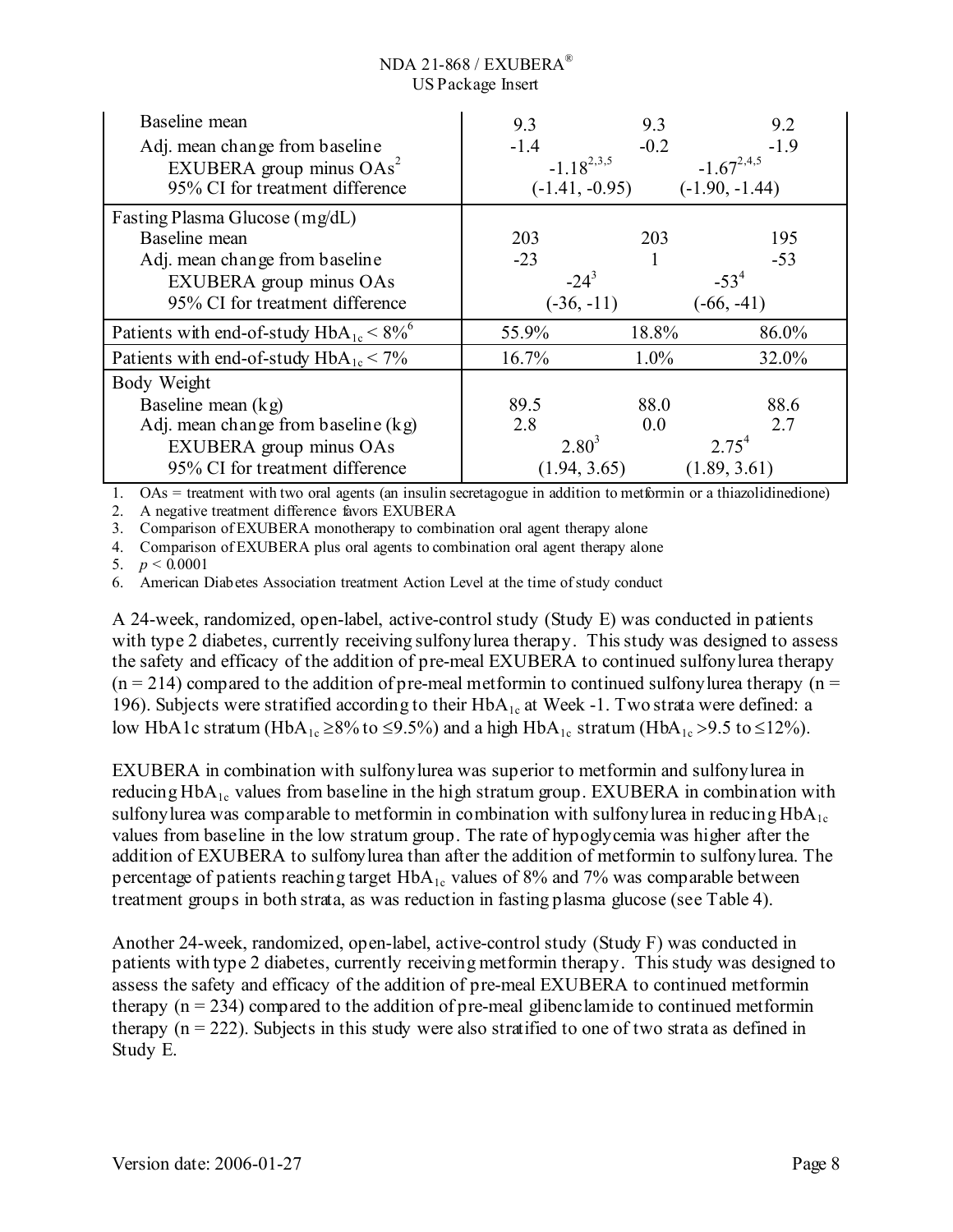EXUBERA in combination with metformin was superior to glibenclamide and metformin in reducing  $HbA_{1c}$  values from baseline and achieving target  $HbA_{1c}$  values in the high stratum group. EXUBERA in combination with metformin was comparable to glibenclamide in combination with metformin in reducing  $HbA_{1c}$  values from baseline and achieving target  $HbA_{1c}$ values in the low stratum group. The rate of hypoglycemia was slightly higher after the addition of EXUBERA to metformin than after the addition of glibenclamide to metformin. Reduction in fasting plasma glucose was comparable between treatment groups (see Table 4).

| ◡⊩                                          | ு∎ு<br>Study E |                           |                    |                 |                           |                             |                                          |                  |
|---------------------------------------------|----------------|---------------------------|--------------------|-----------------|---------------------------|-----------------------------|------------------------------------------|------------------|
|                                             |                |                           |                    |                 |                           |                             | Study F                                  |                  |
|                                             | Exubera        | Met <sup>1</sup>          | Exubera            | $Met\Gamma$     | Exubera                   | $\overline{\text{Gli}^1}$ + | Exubera                                  | $Gli1 +$         |
|                                             | $+ SU1$        | $+ SU1$                   | $+ SU1$            | $+ SU1$         | $+ Met1$                  | Met <sup>1</sup>            | $+ Met1$                                 | Met <sup>T</sup> |
|                                             |                | High stratum <sup>2</sup> | Low stratum $\sim$ |                 | High stratum <sup>2</sup> |                             | Low stratum <sup><math>\sim</math></sup> |                  |
| Sample Size                                 | 113            | 103                       | 101                | 93              | 109                       | 103                         | 125                                      | 119              |
| $HbA_{1c}$ (%)                              |                |                           |                    |                 |                           |                             |                                          |                  |
| Baseline mean                               | 10.5           | 10.6                      | 8.8                | 8.8             | 10.4                      | 10.6                        | 8.6                                      | 8.7              |
| Adj. mean change from baseline              | $-2.2$         | $-1.8$                    | $-1.9$             | $-1.9$          | $-2.2$                    | $-1.9$                      | $-1.8$                                   | $-1.9$           |
| EXUBERA minus OA <sup>3</sup>               |                | $-0.38^{3,4}$             | $-0.07$            |                 | $-0.37^{3.5}$             |                             | 0.04                                     |                  |
| 95% CI for treatment difference             |                | $(-0.63, -0.14)$          |                    | $(-0.33, 0.19)$ | $(-0.62, -0.12)$          |                             |                                          | $(-0.19, 0.27)$  |
| Fasting Plasma Glucose (mg/dL)              |                |                           |                    |                 |                           |                             |                                          |                  |
| Baseline mean                               | 241            | 237                       | 197                | 198             | 223                       | 243                         | 187                                      | 196              |
| Mean change from baseline                   | -46            | $-47$                     | -48                | $-52$           | $-42$                     | $-40$                       | $-46$                                    | $-49$            |
| <b>EXUBERA</b> minus OA                     |                |                           |                    | 4               | $-2$                      |                             |                                          | 4                |
| 95% CI for treatment difference             |                | $(-11, 12)$               |                    | $(-8, 16)$      |                           | $(-14, 10)$                 |                                          | $(-7, 15)$       |
| Subjects with end-of-study $HbA_{1c} < 8\%$ | 48.7%          | 44.7%                     | 81.2%              | 73.1%           | 72.5%                     | 56.3%                       | 80.8%                                    | 86.6%            |
| Subjects with end-of-study $HbA_{1c} < 7\%$ | 20.4%          | 14.6%                     | 30.7%              | 32.3%           | 33.9%                     | 17.5%                       | $40.0\%$                                 | 42.9%            |
| Body Weight                                 |                |                           |                    |                 |                           |                             |                                          |                  |
| Baseline mean (kg)                          | 80.8           | 79.5                      | 79.9               | 81.9            | 88.3                      | 87.8                        | 90.3                                     | 88.2             |
| Adj. mean change from baseline (kg)         | 3.6            | $-0.0$                    | 2.4                | $-0.3$          | 2.8                       | 2.5                         | 2.0                                      | 1.6              |
| EXUBERA minus OA                            |                | 3.60                      | 2.67               |                 | 0.26                      |                             | 0.38                                     |                  |
| 95% CI for treatment difference             |                | (2.81, 4.39)              |                    | (1.84, 3.51)    |                           | $(-0.70, 1.21)$             |                                          | $(-0.52, 1.27)$  |

| Table 4: Results of Two 24-Week, Active-Control, Open-Label Trials in Patients With |
|-------------------------------------------------------------------------------------|
| Type 2 Diabetes Previously On Oral Agent Therapy (Studies E and F)                  |

1.  $SU =$  sulfonylurea, Met = metformin, Gli = glibenclamide

2. Low stratum = entry HbA1c ≥8.0% to ≤9.5%; high stratum = entry HbA1c >9.5% to ≤12%

3. A negative treatment difference favors EXUBERA

4.  $p = 0.002$ 

5.  $p = 0.004$ 

6. American Diabetes Association treatment Action Level at the time of study conduct

### *Use in Patients Previously Treated With Subcutaneous Insulin*

A 24-week, randomized, open-label, active-control study (Study G) was conducted in insulintreated patients with type 2 diabetes to assess the safety and efficacy of EXUBERA administered pre-meal TID with a single nighttime injection of Humulin<sup>®</sup> U Ultralente<sup>®</sup> (n = 146) compared to subcutaneous regular human insulin administered BID (pre-breakfast and pre-dinner) with BID injection of NPH human insulin ( $n = 149$ ). In this study, the mean age was 57.5 years (range: 23-80), 66% of the subjects were male and the mean body mass index was 30.3 kg/m<sup>2</sup>.

The reductions from baseline in  $HbA_{1c}$ , percent of patients reaching an  $HbA_{1c}$  level of <8% (per American Diabetes Association treatment Action Level at time of study conduct) and an  $HbA_{1c}$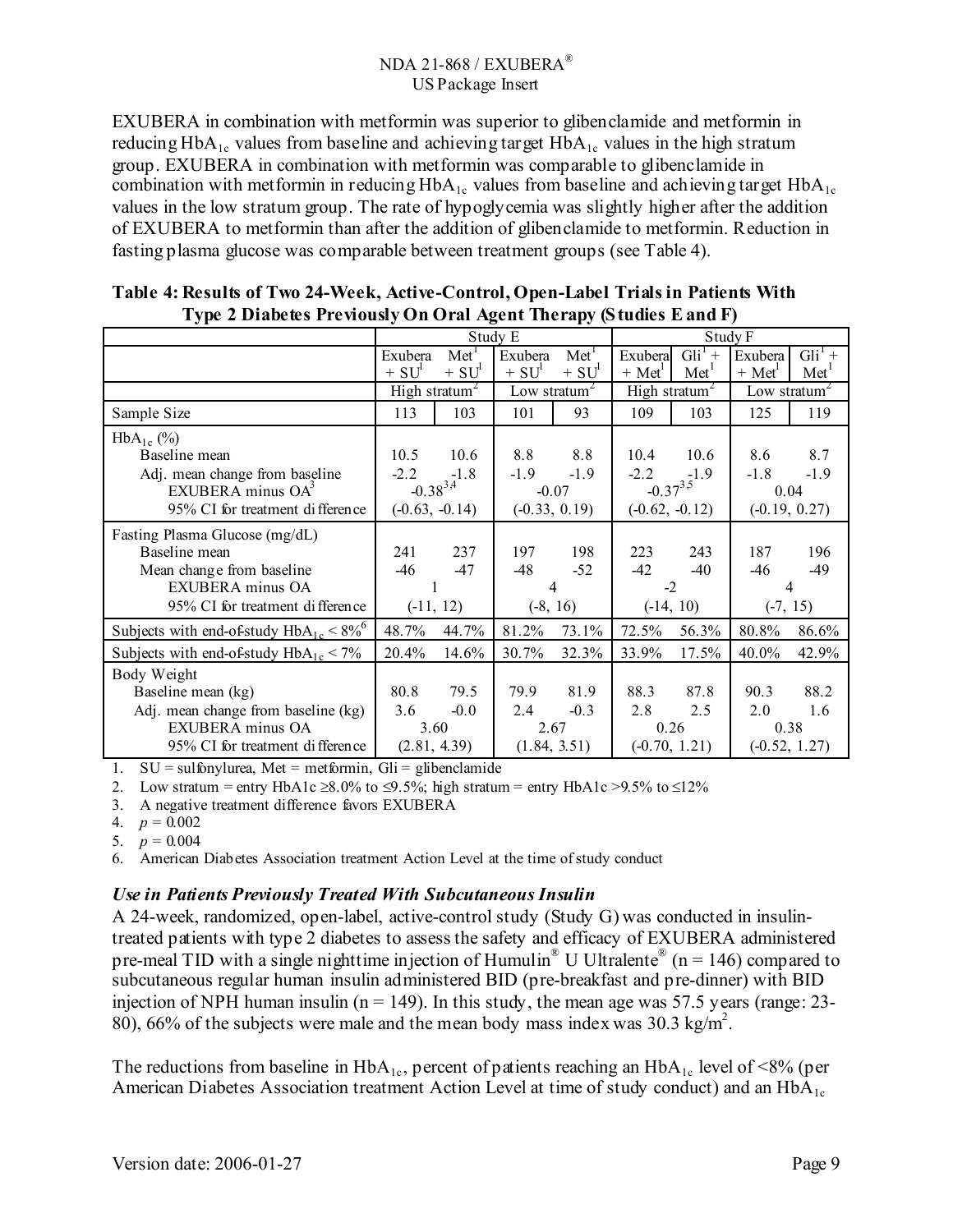level of <7%, as well as the rates of hypoglycemia, were similar between treatment groups. EXUBERA-treated patients had a greater reduction in fasting plasma glucose than patients in the comparator group. The results for Study G are shown in Table 5.

| Study G                                         | EXUBERA (TID) +     | $SC R (BID) + NPH$ |
|-------------------------------------------------|---------------------|--------------------|
|                                                 | UL(QD)              | (BID)              |
| Sample Size                                     | 146                 | 149                |
| $HbA_{1c}$ (%)                                  |                     |                    |
| Baseline mean                                   | 8.1                 | 8.2                |
| Adj. mean change from baseline                  | $-0.7$              | $-0.6$             |
| EXUBERA minus SC $R1$                           | $-0.07$             |                    |
| 95% CI for treatment difference                 |                     | $(-0.31, 0.17)$    |
| Fasting Plasma Glucose (mg/dL)                  |                     |                    |
| Baseline mean                                   | 152                 | 159                |
| Adj. mean change from baseline                  | $-22$               | -6                 |
| <b>EXUBERA</b> minus SC R                       | $-16.36$            |                    |
| 95% CI for treatment difference                 |                     | $(-27.09, -5.36)$  |
| Patients with end-of-study $HbA_{1c} < 8\%^{2}$ | 76.0%               | 69.1%              |
| Patients with end-of-study $HbA_{1c}$ < 7%      | 45.2%               | 32.2%              |
| Body Weight                                     |                     |                    |
| Baseline mean $(kg)$                            | 90.6                | 89.0               |
| Adj. mean change from baseline (kg)             | 0.1                 | 1.3                |
| <b>EXUBERA</b> minus SC R                       | $-1.28$             |                    |
| 95% CI for treatment difference                 | $(-1.96, -0.60)$    |                    |
| End of study daily insulin dose                 |                     |                    |
| Short-acting insulin                            | $16.6 \text{ mg}^3$ | 25.5 IU            |
| Long-acting insulin                             | 37.9 IU             | 52.3 IU            |

| Table 5: Results of a 24-Week, Active-Control, Open-Label Trial in Patients With Type 2 |  |
|-----------------------------------------------------------------------------------------|--|
| Diabetes Previously Treated With Subcutaneous Insulin (Study G)                         |  |

 $UL =$  Humulin<sup>®</sup> U Ultralente<sup>®</sup>; SC R = subcutaneous regular human insulin

1. A negative treatment difference favors EXUBERA

2. American Diabetes Association treatment Action Level at the time of study conduct

3. 1 mg inhaled insulin from Exubera is approximately equivalent to 3 IU of subcutaneously injected regular human insulin. See DOSAGE AND ADMINISTRATION

## **INDICATIONS AND USAGE**

EXUBERA is indicated for the treatment of adult patients with diabetes mellitus for the control of hyperglycemia. EXUBERA has an onset of action similar to rapid-acting insulin analogs and has a duration of glucose-lowering activity comparable to subcutaneously administered regular human insulin. In patients with type 1 diabetes, EXUBERA should be used in regimens that include a longer-acting insulin. In patients with type 2 diabetes, EXUBERA can be used as monotherapy or in combination with oral agents or longer-acting insulins.

### **CONTRAINDICATIONS**

EXUBERA is contraindicated in patients hypersensitive to EXUBERA or one of its excipients.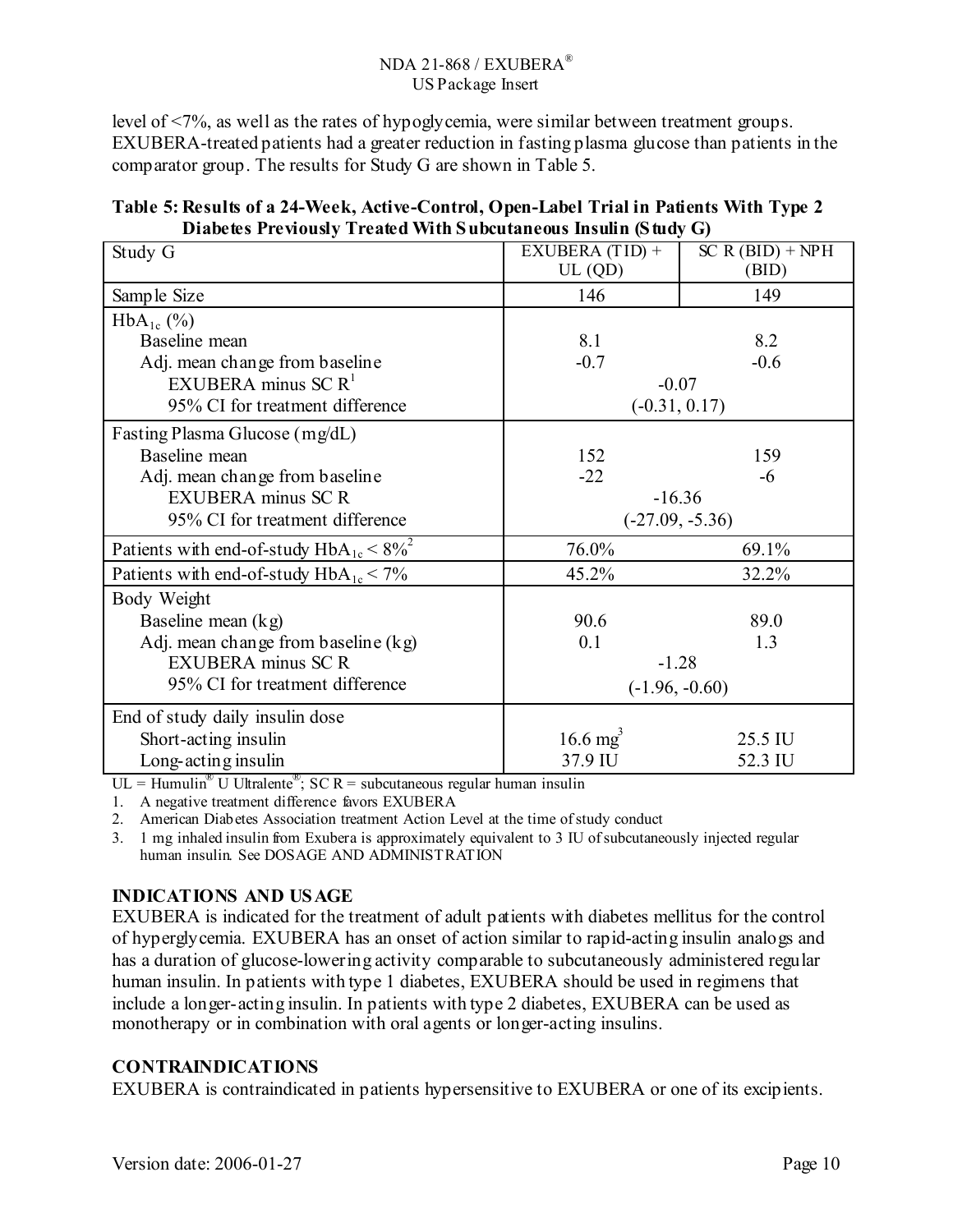EXUBERA is contraindicated in patients who smoke or who have discontinued smoking less than 6 months prior to starting EXUBERA therapy. If a patient starts or resumes smoking, EXUBERA must be discontinued immediately due to the increased risk of hypoglycemia, and an alternative treatment must be utilized (see CLINICAL PHARMACOLOGY, Special Populations, Smoking). The safety and efficacy of EXUBERA in patients who smoke have not been established.

EXUBERA is contraindicated in patients with unstable or poorly controlled lung disease, because of wide variations in lung function that could affect the absorption of EXUBERA and increase the risk of hypoglycemia or hyperglycemia.

### **WARNINGS**

**EXUBERA differs from regular human insulin by its rapid onset of action. When used as mealtime insulin, the dose of EXUBERA should be given within 10 minutes before a meal.** 

**Hypoglycemia is the most commonly reported adverse event of insulin therapy, including EXUBERA. The timing of hypoglycemia may differ among various insulin formulations.** 

**Patients with type 1 diabetes also require a longer-acting insulin to maintain adequate glucose control.** 

**Any change of insulin should be made cautiously and only under medical supervision. Changes in insulin strength, manufacturer, type (e.g., regular, NPH, analogs), or species (animal, human) may result in the need for a change in dosage. Concomitant oral antidiabetic treatment may need to be adjusted.** 

Glucose monitoring is recommended for all patients with diabetes.

**Because of the effect of EXUBERA on pulmonary function, all patients should have pulmonary function assessed prior to initiating therapy with EXUBERA (see PRECAUTIONS: Pulmonary Function).** 

**The use of EXUBERA in patients with underlying lung disease, such as asthma or COPD, is not recommended because the safety and efficacy of EXUBERA in this population have not been established (see PRECAUTIONS: Underlying Lung Disease).** 

### **PRECAUTIONS**

### **General**

As with all insulin preparations, the time course of EXUBERA action may vary in different individuals or at different times in the same individual. Adjustment of dosage of any insulin may be necessary if patients change their physical activity or their usual meal plan. Insulin requirements may be altered during intercurrent conditions such as illness, emotional disturbances, or stress.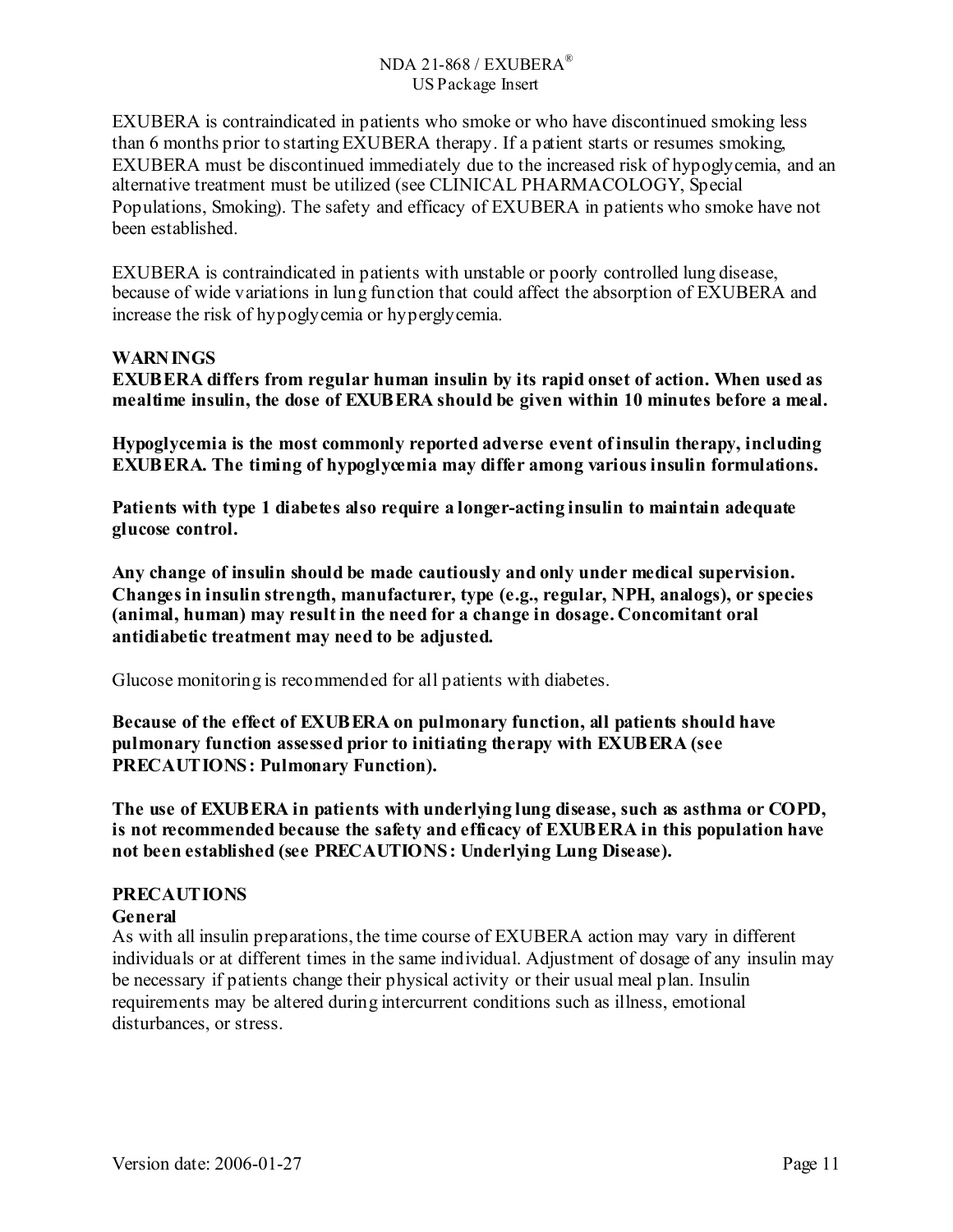## **Hypoglycemia**

As with all insulin preparations, hypoglycemic reactions may be associated with the administration of EXUBERA. Rapid changes in serum glucose concentrations may induce symptoms similar to hypoglycemia in persons with diabetes, regardless of the glucose value. Early warning symptoms of hypoglycemia may be different or less pronounced under certain conditions, such as long duration of diabetes, diabetic nerve disease, use of medications such as beta-blockers, or intensified diabetes control (see PRECAUTIONS, Drug Interactions). Such situations may result in severe hypoglycemia (and, possibly, loss of consciousness) prior to patients' awareness of hypoglycemia.

## **Renal Impairment**

Studies have not been performed in patients with renal impairment. As with other insulin preparations, the dose requirements for EXUBERA may be reduced in patients with renal impairment (see CLINICAL PHARMACOLOGY, Special Populations).

## **Hepatic Impairment**

Studies have not been performed in patients with hepatic impairment. As with other insulin preparations, the dose requirements for EXUBERA may be reduced in patients with hepatic impairment (see CLINICAL PHARMACOLOGY, Special Populations).

## **Allergy**

## *Systemic Allergy*

In clinical studies, the overall incidence of allergic reactions in patients treated with EXUBERA was similar to that in patients using subcutaneous regimens with regular human insulin.

As with other insulin preparations, rare, but potentially serious, generalized allergy to insulin may occur, which may cause rash (including pruritus) over the whole body, shortness of breath, wheezing, reduction in blood pressure, rapid pulse, or sweating. Severe cases of generalized allergy, including anaphylactic reactions, may be life threatening. If such reactions occur from EXUBERA, EXUBERA should be stopped and alternative therapies considered.

## *Antibody Production*

Insulin antibodies may develop during treatment with all insulin preparations including EXUBERA. In clinical studies of EXUBERA where the comparator was subcutaneous insulin, increases in insulin antibody levels (as reflected by assays of insulin binding activity) were significantly greater for patients who received EXUBERA than for patients who received subcutaneous insulin only. No clinical consequences of these antibodies were identified over the time period of clinical studies of EXUBERA; however, the long-term clinical significance of this increase in antibody formation is unknown.

## **Respiratory**

## *Pulmonary Function*

In clinical trials up to two years duration, patients treated with EXUBERA demonstrated a greater decline in pulmonary function, specifically the forced expiratory volume in one second  $(FEV_1)$  and the carbon monoxide diffusing capacity  $(DL_{CO})$ , than comparator-treated patients. The mean treatment group difference in pulmonary function favoring the comparator group, was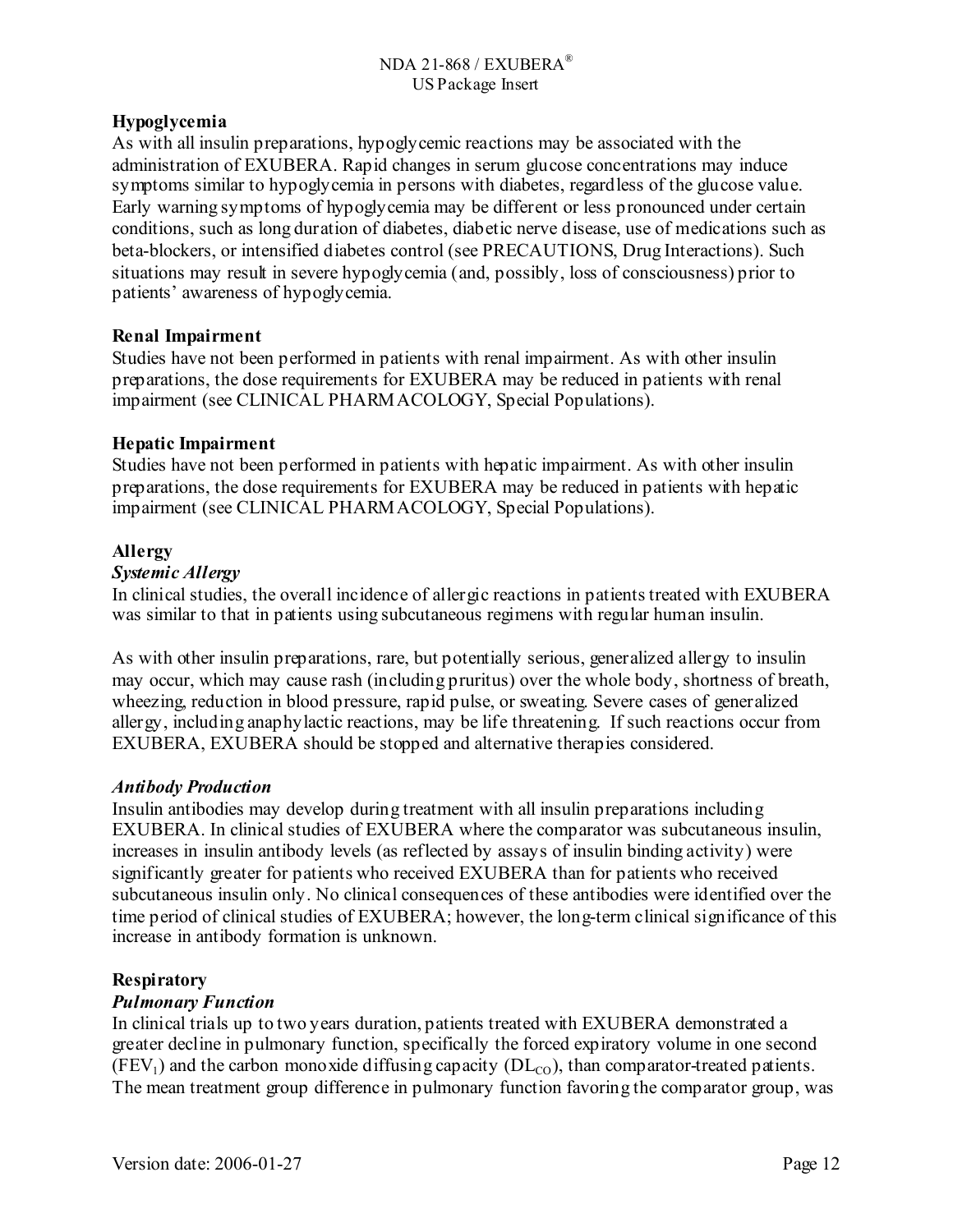noted within the first several weeks of treatment with EXUBERA, and did not change over the two year treatment period (See ADVERSE REACTIONS: Pulmonary Function).

During the controlled clinical trials, individual patients experienced notable declines in pulmonary function in both treatment groups. A decline from baseline  $FEV_1$  of  $\geq 20\%$  at last observation occurred in 1.5% of EXUBERA-treated and 1.3% of comparator-treated patients. A decline from baseline  $DL_{CO}$  of  $> 20\%$  at last observation occurred in 5.1% of EXUBERA-treated and 3.6% of comparator treated patients.

Because of the effect of EXUBERA on pulmonary function, all patients should have spirometry  $(FEV<sub>1</sub>)$  assessed prior to initiating therapy with EXUBERA. Assessment of  $DL<sub>CO</sub>$  should be considered. The efficacy and safety of EXUBERA in patients with baseline  $FEV<sub>1</sub>$  or  $DL<sub>CO</sub>$ < 70% predicted have not been established and the use of EXUBERA in this population is not recommended.

Assessment of pulmonary function (e.g., spirometry) is recommended after the first 6 months of therapy, and annually thereafter, even in the absence of pulmonary symptoms. In patients who have a decline of  $\geq 20\%$  in FEV<sub>1</sub> from baseline, pulmonary function tests should be repeated. If the  $\geq$  20% decline from baseline FEV<sub>1</sub> is confirmed, EXUBERA should be discontinued. The presence of pulmonary symptoms and lesser declines in pulmonary function may require more frequent monitoring of pulmonary function and consideration of discontinuation of EXUBERA.

## *Underlying Lung Disease*

The use of EXUBERA in patients with underlying lung disease, such as asthma or COPD, is not recommended because the efficacy and safety of EXUBERA in this population have not been established.

# *Bronchospasm*

Bronchospasm has been rarely reported in patients taking EXUBERA. Patients experiencing such a reaction should discontinue EXUBERA and seek medical evaluation immediately. Readministration of EXUBERA requires a careful risk evaluation, and should only be done under close medical monitoring with appropriate clinical facilities available.

# *Intercurrent Respiratory Illness*

EXUBERA has been administered to patients with intercurrent respiratory illness (e.g. bronchitis, upper respiratory tract infections, rhinitis) during clinical studies. In patients experiencing these conditions, 3-4% temporarily discontinued EXUBERA therapy. There was no increased risk of hypoglycemia or worsened glycemic control observed in EXUBERA-treated patients compared to patients treated with subcutaneous insulin. During intercurrent respiratory illness, close monitoring of blood glucose concentrations, and dose adjustment, may be required.

# **Information for Patients**

Patients should be instructed on self-management procedures including glucose monitoring; proper EXUBERA inhalation technique; and hypoglycemia and hyperglycemia management. Patients must be instructed on handling of special situations such as intercurrent conditions (illness, stress, or emotional disturbances), an inadequate or skipped insulin dose, inadvertent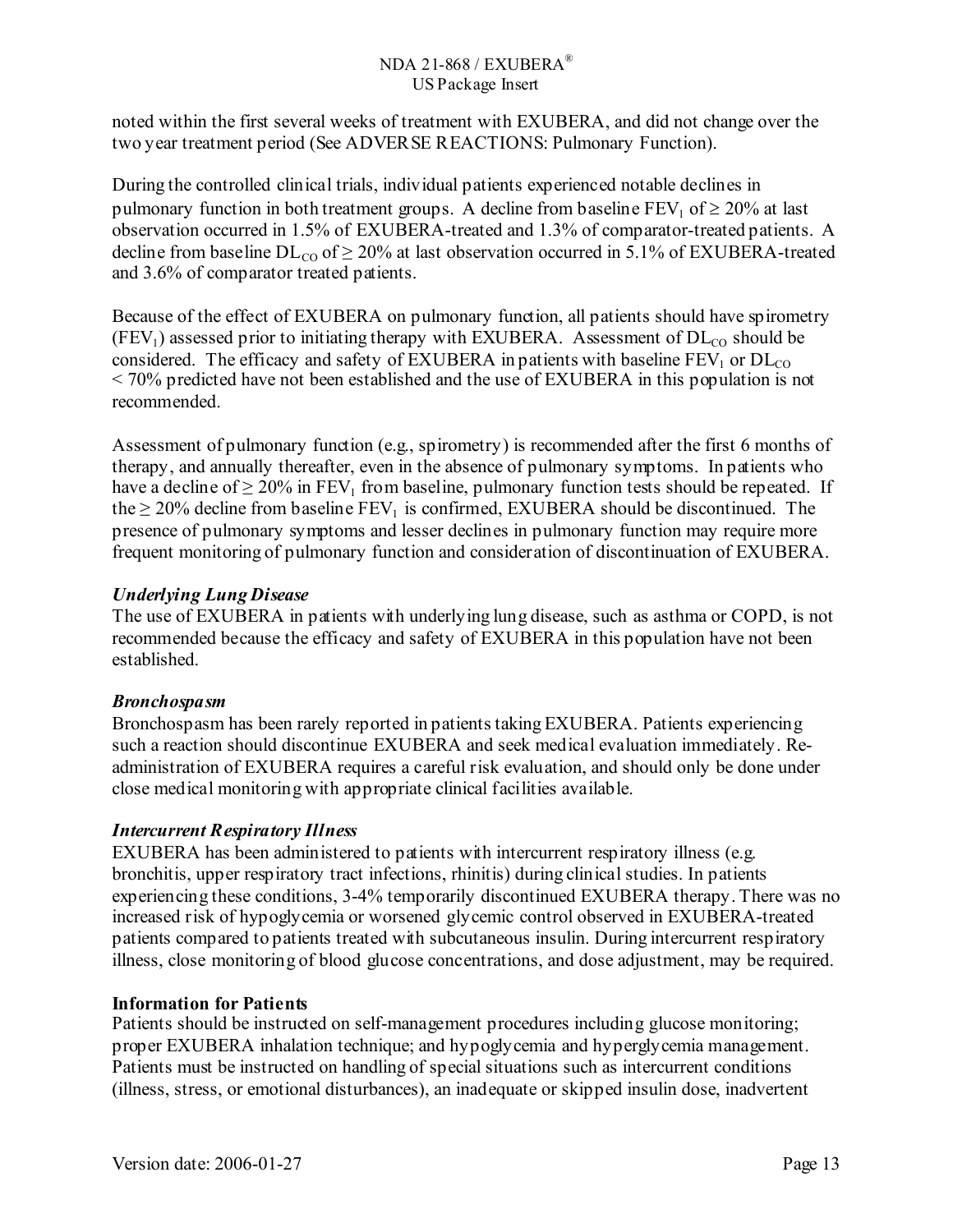administration of an increased insulin dose, inadequate food intake, or skipped meals. Refer patients to the EXUBERA Patient Medication Guide for additional information.

Patients should be informed that in clinical studies, treatment with EXUBERA was associated with small, non-progressive mean declines in pulmonary function relative to comparator treatments. Because of the effect of EXUBERA on pulmonary function, pulmonary function tests are recommended prior to initiating treatment with EXUBERA. Following initiation of therapy, periodic pulmonary function tests are recommended (see PRECAUTIONS, Respiratory, *Pulmonary Function*).

Patients should inform their physician if they have a history of lung disease, because the use of EXUBERA is not recommended in patients with underlying lung disease (e.g., asthma or COPD), and is contraindicated in patients with poorly controlled lung disease.

Women with diabetes should be advised to inform their doctor if they are pregnant or are contemplating pregnancy.

## **Drug Interactions**

A number of substances affect glucose metabolism and may require insulin dose adjustment and particularly close monitoring.

The following are examples of substances that may reduce the blood glucose-lowering effect of insulin that may result in hyperglycemia: corticosteroids, danazol, diazoxide, diuretics, sympathomimetic agents (e.g., epinephrine, albuterol, terbutaline), glucagon, isoniazid, phenothiazine derivatives, somatropin, thyroid hormones, estrogens, progestogens (e.g., in oral contraceptives), protease inhibitors, and atypical antipsychotic medications (e.g., olanzapine and clozapine).

The following are examples of substances that may increase the blood glucose-lowering effect of insulin and susceptibility to hypoglycemia: oral antidiabetic products, ACE inhibitors, disopyramide, fibrates, fluoxetine, MAO inhibitors, pentoxifylline, propoxyphene, salicylates, and sulfonamide antibiotics.

Beta-blockers, clonidine, lithium salts, and alcohol may either increase or reduce the blood glucose-lowering effect of insulin. Pentamidine may cause hypoglycemia, which may sometimes be followed by hyperglycemia.

In addition, under the influence of sympatholytic medicinal products such as beta-blockers, clonidine, guanethidine, and reserpine, the signs and symptoms of hypoglycemia may be reduced or absent.

Bronchodilators and other inhaled products may alter the absorption of inhaled human insulin (see CLINICAL PHARMACOLOGY, Special Populations). Consistent timing of dosing of bronchodilators relative to EXUBERA administration, close monitoring of blood glucose concentrations and dose titration as appropriate are recommended.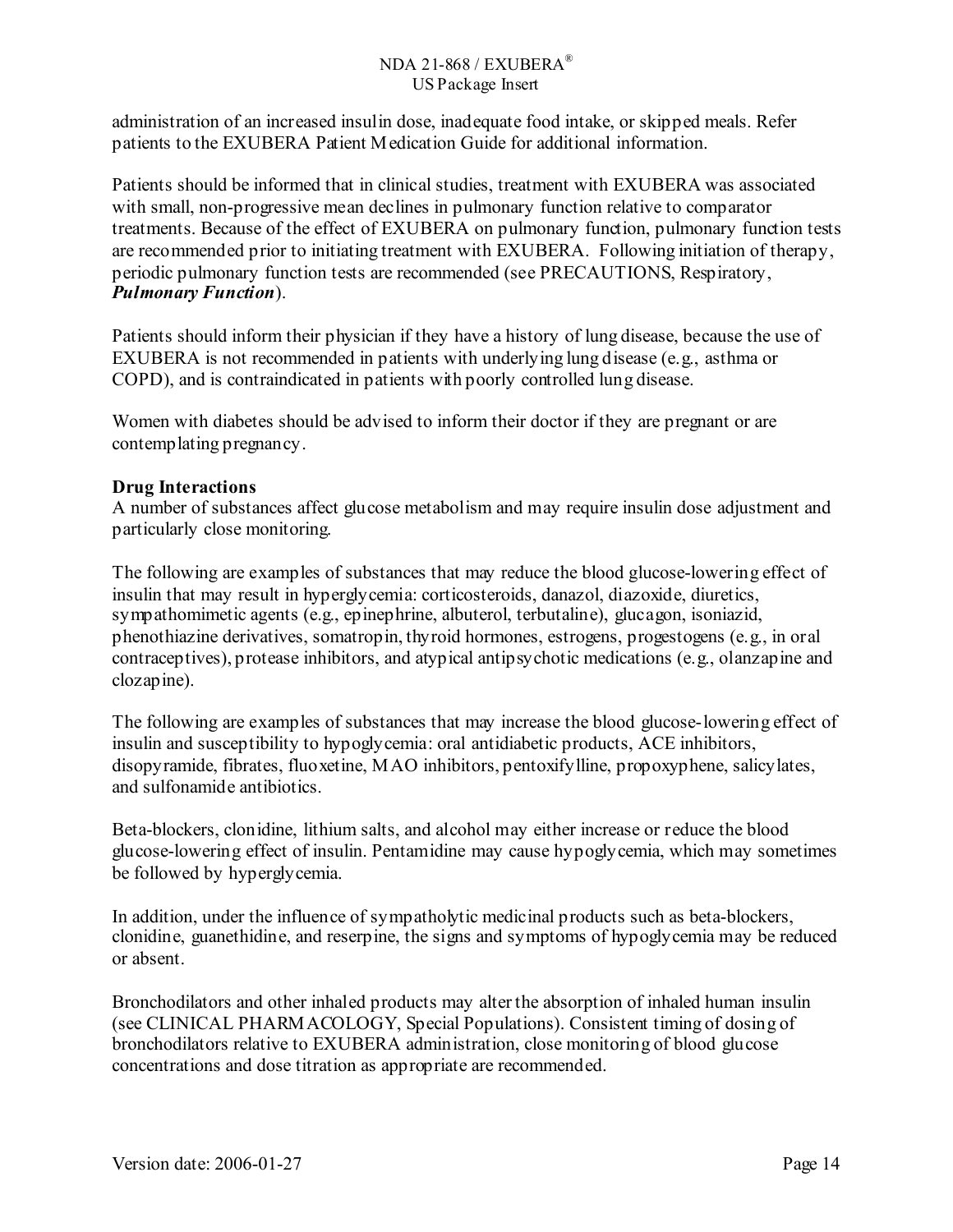### **Carcinogenesis, Mutagenesis, Impairment of Fertility**

Two-year carcinogenicity studies in animals have not been performed. Insulin was not mutagenic in the Ames bacterial reverse mutation test in the presence and absence of metabolic activation.

In Sprague-Dawley rats, a 6-month repeat-dose toxicity study was conducted with insulin inhalation powder at doses up to 5.8 mg/kg/day (compared to the clinical starting dose of 0.15 mg/kg/day, the rat high dose was 39 times or 8.3 times the clinical dose, based on either a mg/kg or a mg/m<sup>2</sup> body surface area comparison). In Cynomolgus monkeys, a 6-month repeat-dose toxicity study was conducted with inhaled insulin at doses up to 0.64 mg/kg/day. Compared to the clinical starting dose of 0.15 mg/kg/day, the monkey high dose was 4.3 times or 1.4 times the clinical dose, based on either a mg/kg or a mg/m<sup>2</sup> body surface area comparison. These were maximum tolerated doses based on hypoglycemia.

Compared to control animals, there were no treatment-related adverse effects in either species on pulmonary function, gross or microscopic morphology of the respiratory tract or bronchial lymph nodes. Similarly, there was no effect on cell proliferation indices in alveolar or bronchiolar area of the lung in either species.

Because recombinant human insulin is identical to the endogenous hormone, reproductive/ fertility studies were not performed in animals.

### **Pregnancy - Teratogenic Effects - Pregnancy Category C**

Animal reproduction studies have not been conducted with EXUBERA. It is also not known whether EXUBERA can cause fetal harm when administered to a pregnant woman or whether EXUBERA can affect reproductive capacity. EXUBERA should be given to a pregnant woman only if clearly needed.

## **Nursing Mothers**

Many drugs, including human insulin, are excreted in human milk. For this reason, caution should be exercised when EXUBERA is administered to a nursing woman. Patients with diabetes who are lactating may require adjustments in EXUBERA dose, meal plan, or both.

### **Pediatric Use**

Long-term safety and effectiveness of EXUBERA in pediatric patients have not been established (see CLINICAL PHARMACOLOGY, Special Populations).

## **Geriatric Use**

In controlled Phase 2/3 clinical studies (n=1975), EXUBERA was administered to 266 patients  $\geq$ 65 years of age and 30 patients  $\geq$ 75 years of age. The majority of these patients had type 2 diabetes. The change in  $HbA_{1C}$  and rate of hypoglycemia did not differ by age.

### **ADVERSE REACTIONS**

The safety of EXUBERA alone, or in combination with subcutaneous insulin or oral agents, has been evaluated in approximately 2500 adult patients with type 1 or type 2 diabetes who were exposed to EXUBERA. Approximately 2000 patients were exposed to EXUBERA for greater than 6 months and more than 800 patients were exposed for more than 2 years.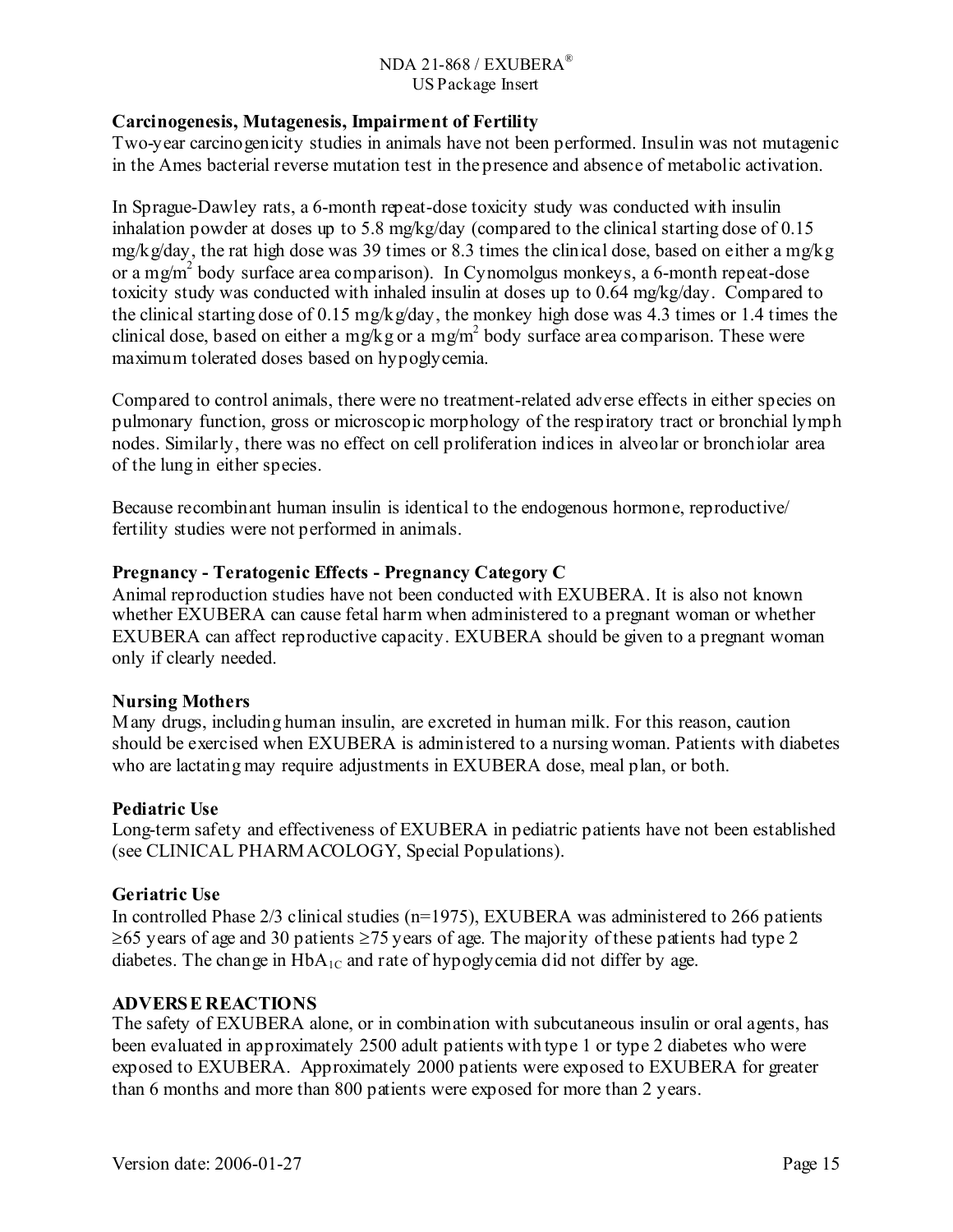## **Non-Respiratory Adverse Events**

Non-respiratory adverse events reported in  $\geq$ 1% of 1977 EXUBERA-treated patients in controlled Phase 2/3 clinical studies, regardless of causality, include (but are not limited to) the following:

**Metabolic and Nutritional:** hypoglycemia (see WARNINGS and PRECAUTIONS) **Body as a whole:** chest pain **Digestive:** dry mouth **Special senses:** otitis media (type 1 pediatric diabetics)

### **Hypoglycemia**

The rates and incidence of hypoglycemia were comparable between EXUBERA and subcutaneous regular human insulin in patients with type 1 and type 2 diabetes. In type 2 patients who were not adequately controlled with single oral agent therapy, the addition of EXUBERA was associated with a higher rate of hypoglycemia than was the addition of a second oral agent.

### **Chest pain**

A range of different chest symptoms were reported as adverse reactions and were grouped under the non-specific term chest pain. These events occurred in 4.7% of EXUBERA-treated patients and 3.2% of patients in comparator groups. The majority (>90%) of these events were reported as mild or moderate. Two patients in the EXUBERA and one in the comparator group discontinued treatment due to chest pain. The incidence of all-causality adverse events related to coronary artery disease, such as angina pectoris or myocardial infarction was comparable in the EXUBERA (0.7% angina pectoris; 0.7% myocardial infarction) and comparator (1.3% angina pectoris; 0.7% myocardial infarction) treatment groups.

## **Dry Mouth**

Dry mouth was reported in 2.4% of EXUBERA-treated patients and 0.8% of patients in comparator groups. Nearly all (>98%) of dry mouth reported was mild or moderate. No patients discontinued treatment due to dry mouth.

### **Ear Events in Pediatric Diabetics**

Pediatric type 1 diabetics in EXUBERA groups experienced adverse events related to the ear more frequently than did pediatric type 1 diabetics in treatment groups receiving only subcutaneous insulin. These events included otitis media (EXUBERA 6.5%; SC 3.4%), ear pain (EXUBERA 3.9%; SC 1.4%), and ear disorder (EXUBERA 1.3%; SC 0%).

### **Respiratory Adverse Events**

Table 6 shows the incidence of respiratory adverse events for each treatment group that were reported in ≥1% of any treatment group in controlled Phase 2 and 3 clinical studies, regardless of causality.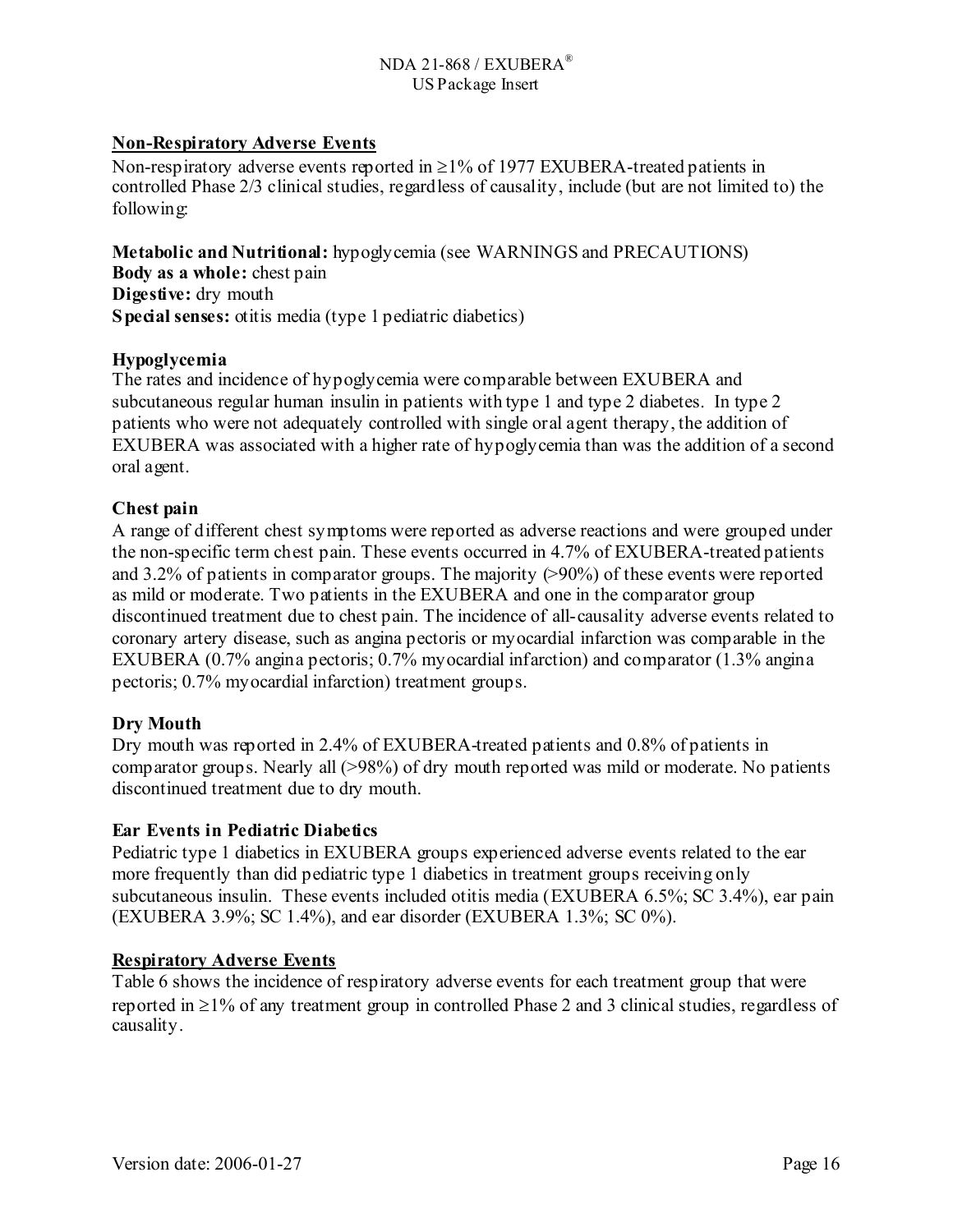| Percent of Patients Reporting Event |                   |                  |                  |                        |                  |  |
|-------------------------------------|-------------------|------------------|------------------|------------------------|------------------|--|
|                                     | Type 1 Diabetes   |                  |                  | <b>Type 2 Diabetes</b> |                  |  |
| Adverse Event                       | <b>EXUBERA</b>    | SC               | <b>EXUBERA</b>   | SC                     | OAs              |  |
|                                     | $N = 698$         | $N = 705$        | $N = 1279$       | $N = 488$              | $N = 644$        |  |
| Respiratory Tract Infection         | 43.3              | 42.0             | 29.2             | 38.1                   | 19.7             |  |
| Cough Increased                     | $\overline{29.5}$ | 8.8              | 21.9             | 10.2                   | $\overline{3.7}$ |  |
| Pharyngitis                         | 18.2              | 16.6             | 9.5              | 9.6                    | 5.9              |  |
| Rhinitis                            | 14.5              | 10.9             | 8.8              | 10.5                   | 3.0              |  |
| Sinusitis                           | 10.3              | 7.4              | 5.4              | 10.0                   | $\overline{2.3}$ |  |
| Respiratory Disorder                | 7.4               | 4.1              | 6.1              | 10.2                   | 1.7              |  |
| Dyspnea                             | 4.4               | $\overline{0.9}$ | $\overline{3.6}$ | 2.5                    | 1.4              |  |
| Sputum Increased                    | $\overline{3.9}$  | 1.3              | 2.8              | 1.0                    | $\overline{0.5}$ |  |
| <b>Bronchitis</b>                   | $\overline{3.2}$  | 4.1              | $\overline{5.4}$ | $\overline{3.9}$       | $\overline{4.0}$ |  |
| Asthma                              | 1.3               | 1.3              | 2.0              | 2.3                    | 0.5              |  |
| Epistaxis                           | 1.3               | 0.4              | 1.2              | 0.4                    | $\overline{0.8}$ |  |
| Laryngitis                          | 1.1               | 0.4              | 0.5              | 0.4                    | 0.3              |  |
| Pneumonia                           | 0.9               | 1.1              | 0.9              | 1.6                    | 0.6              |  |
| Voice Alteration                    | 0.1               | 0.1              | 1.3              | $\overline{0.0}$       | $\overline{0.3}$ |  |

Table 6: Respiratory Adverse Events Reported in  $\geq 1\%$  of Any Treatment Group in Controlled Phase 2 and 3 Clinical Studies, Regardless of Causality

 $SC = subcutaneous insulin comparator$ ;  $OA = oral agent comparators$ 

### **Cough**

In 3 clinical studies, patients who completed a cough questionnaire reported that the cough tended to occur within seconds to minutes after EXUBERA inhalation, was predominantly mild in severity and was rarely productive in nature. The incidence of this cough decreased with continued EXUBERA use. In controlled clinical studies, 1.2% of patients discontinued EXUBERA treatment due to cough.

## **Dyspnea**

Nearly all (>97%) of dyspnea was reported as mild or moderate. A small number of EXUBERAtreated patients (0.4%) discontinued treatment due to dyspnea compared to 0.1% of comparatortreated patients.

## **Other Respiratory Adverse Events – Pharyngitis, Sputum Increased and Epistaxis**

The majority of these events were reported as mild or moderate. A small number of EXUBERAtreated patients discontinued treatment due to pharyngitis (0.2%) and sputum increased (0.1%); no patients discontinued treatment due to epistaxis.

## **Pulmonary Function**

The effect of EXUBERA on the respiratory system has been evaluated in over 3800 patients in controlled phase 2 and 3 clinical studies (in which 1977 patients were treated with EXUBERA). In randomized, open-label clinical trials up to two years duration, patients treated with EXUBERA demonstrated a greater decline in pulmonary function, specifically the forced expiratory volume in one second (FEV<sub>1</sub>) and the carbon monoxide diffusing capacity (DL<sub>co</sub>), than comparator treated patients. The mean treatment group differences in  $\overline{FEV}_1$  and  $\overline{DL_{CO}}$ , were noted within the first several weeks of treatment with EXUBERA, and did not progress over the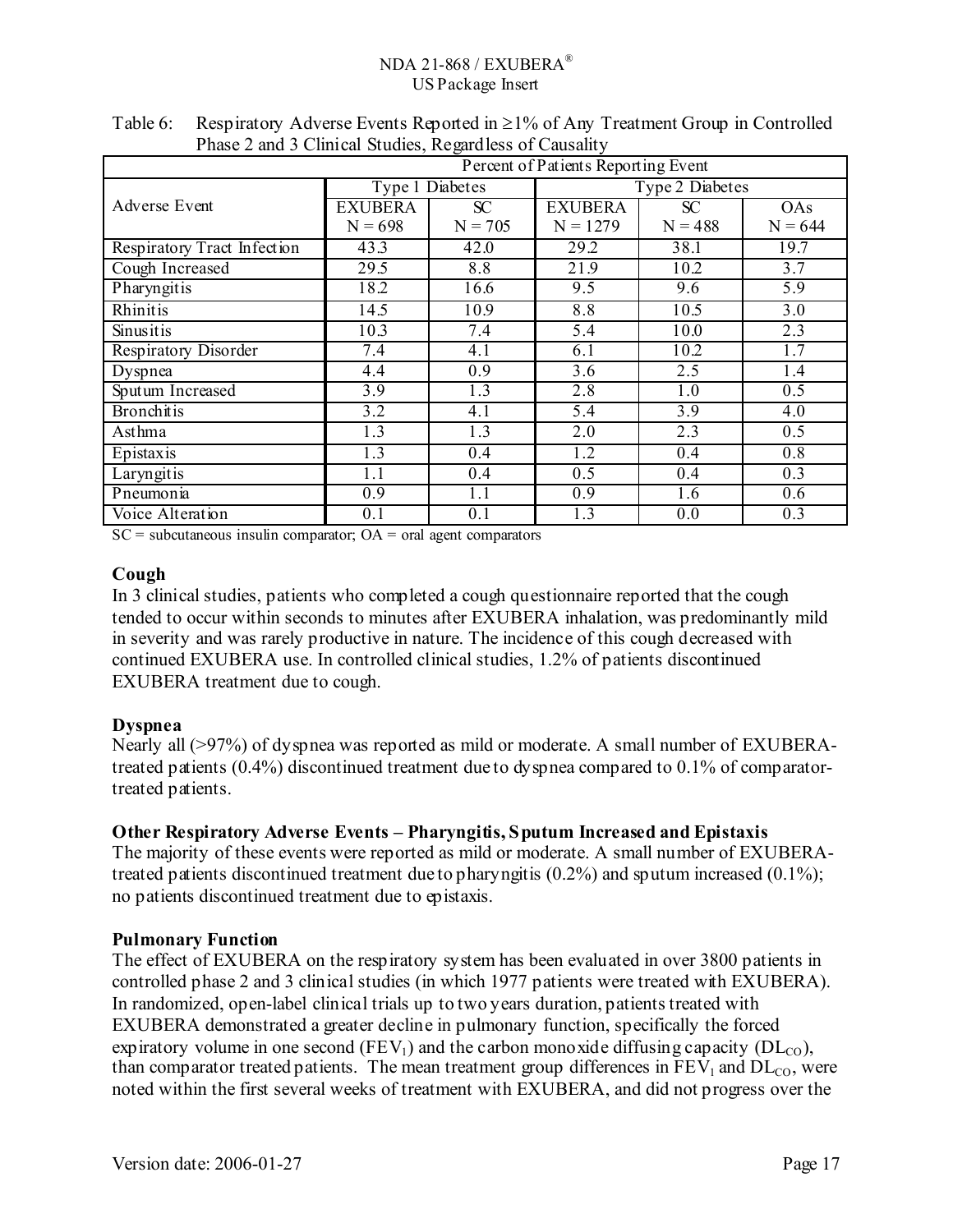two year treatment period. In one completed controlled clinical trial in patients with type 2 diabetes following two years of treatment with EXUBERA, patients showed resolution of the treatment group difference in  $FEV_1$  six weeks after discontinuation of therapy. Resolution of the effect of EXUBERA on pulmonary function in patients with type 1 diabetes has not been studied after long-term treatment.

Figures 3 through 6 display the mean  $FEV_1$  and  $DL_{CO}$  change from baseline versus time from two ongoing randomized, open-label, two year studies in 580 patients with type 1 and 620 patients with type 2 diabetes.

**Figure 3: Change from Baseline FEV1 (L) in Patients with Type 1 Diabetes (Mean +/- Standard Deviation)** 

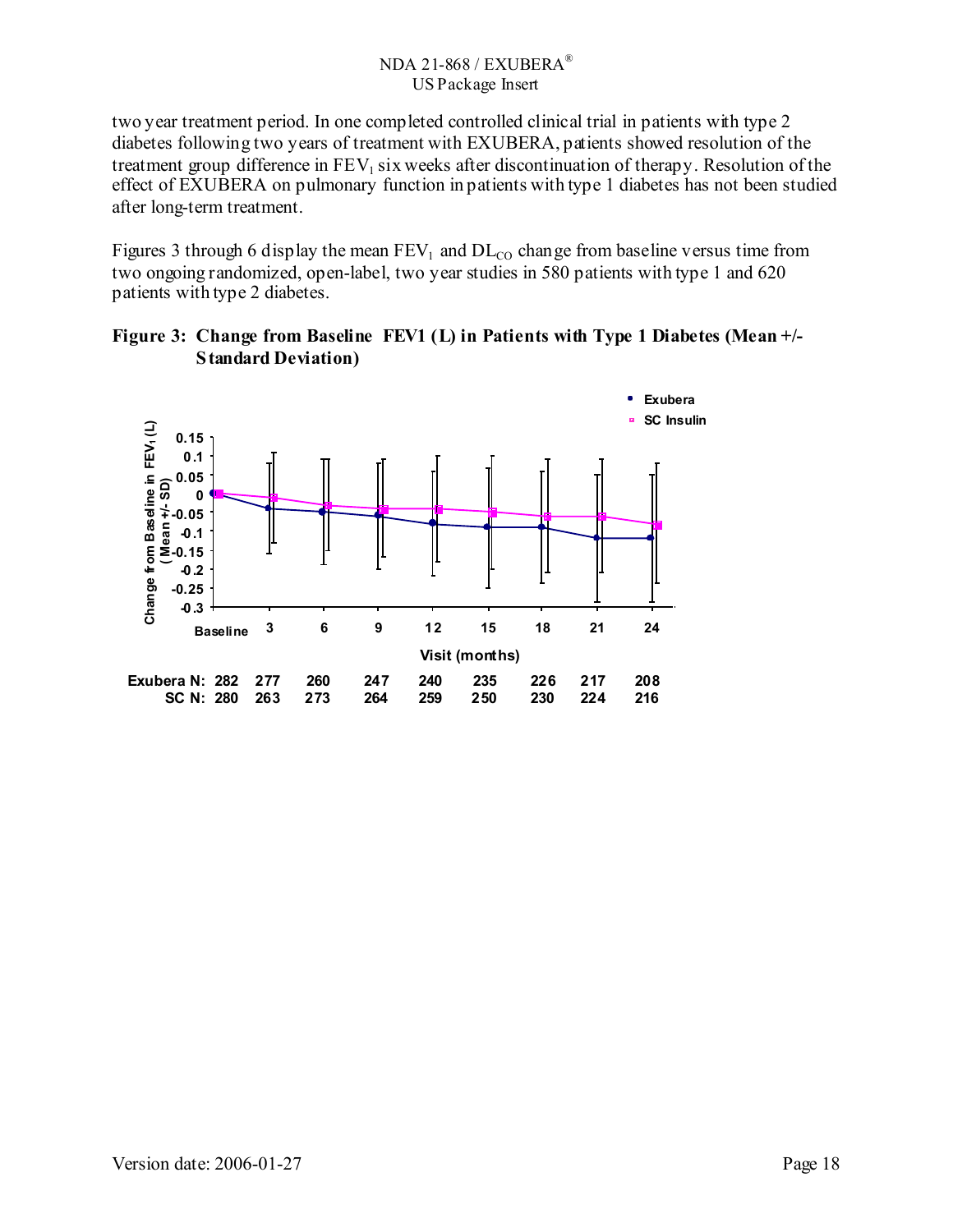

**Figure 4: Change from Baseline FEV1 (L) in Patients with Type 2 Diabetes (Mean +/- Standard Deviation)** 

Following 2 years of EXUBERA treatment in patients with type 1 and type 2 diabetes, the difference between treatment groups for the mean change from baseline  $FEV<sub>1</sub>$  was approximately 40 mL, favoring the comparator.



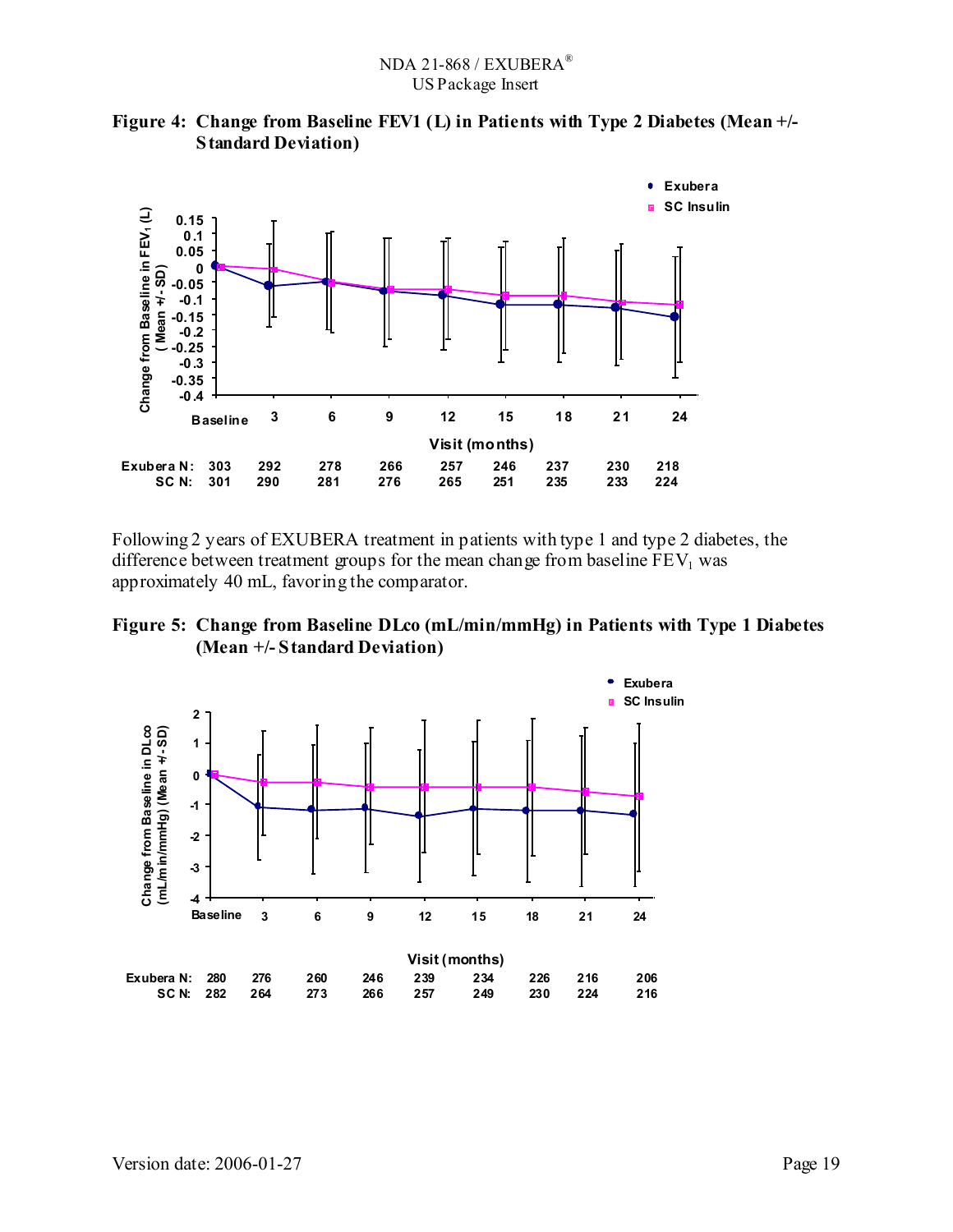



Following 2 years of EXUBERA treatment, the difference between treatment groups for the mean change from baseline  $DL_{CO}$  was approximately 0.5mL/min/mmHg (type 1 diabetes), favoring the comparator, and approximately 0.1mL/min/mmHg (type 2 diabetes), favoring EXUBERA.

During the two-year clinical trials, individual patients experienced notable declines in pulmonary function in both treatment groups. A decline from baseline  $FEV_1$  of  $\geq 20\%$  at last observation occurred in 1.5% of EXUBERA-treated and 1.3% of comparator-treated patients. A decline from baseline  $DL_{CO}$  of  $\geq 20\%$  at last observation occurred in 5.1% of EXUBERA-treated and 3.6% of comparator treated patients.

## **OVERDOSAGE**

Hypoglycemia may occur as a result of an excess of insulin relative to food intake, energy expenditure, or both.

Mild to moderate episodes of hypoglycemia usually can be treated with oral glucose. Adjustments in drug dosage, meal patterns, or exercise, may be needed.

Severe episodes of hypoglycemia with coma, seizure, or neurologic impairment may be treated with intramuscular/subcutaneous glucagon or concentrated intravenous glucose. Sustained carbohydrate intake and observation may be necessary because hypoglycemia may recur after apparent clinical recovery.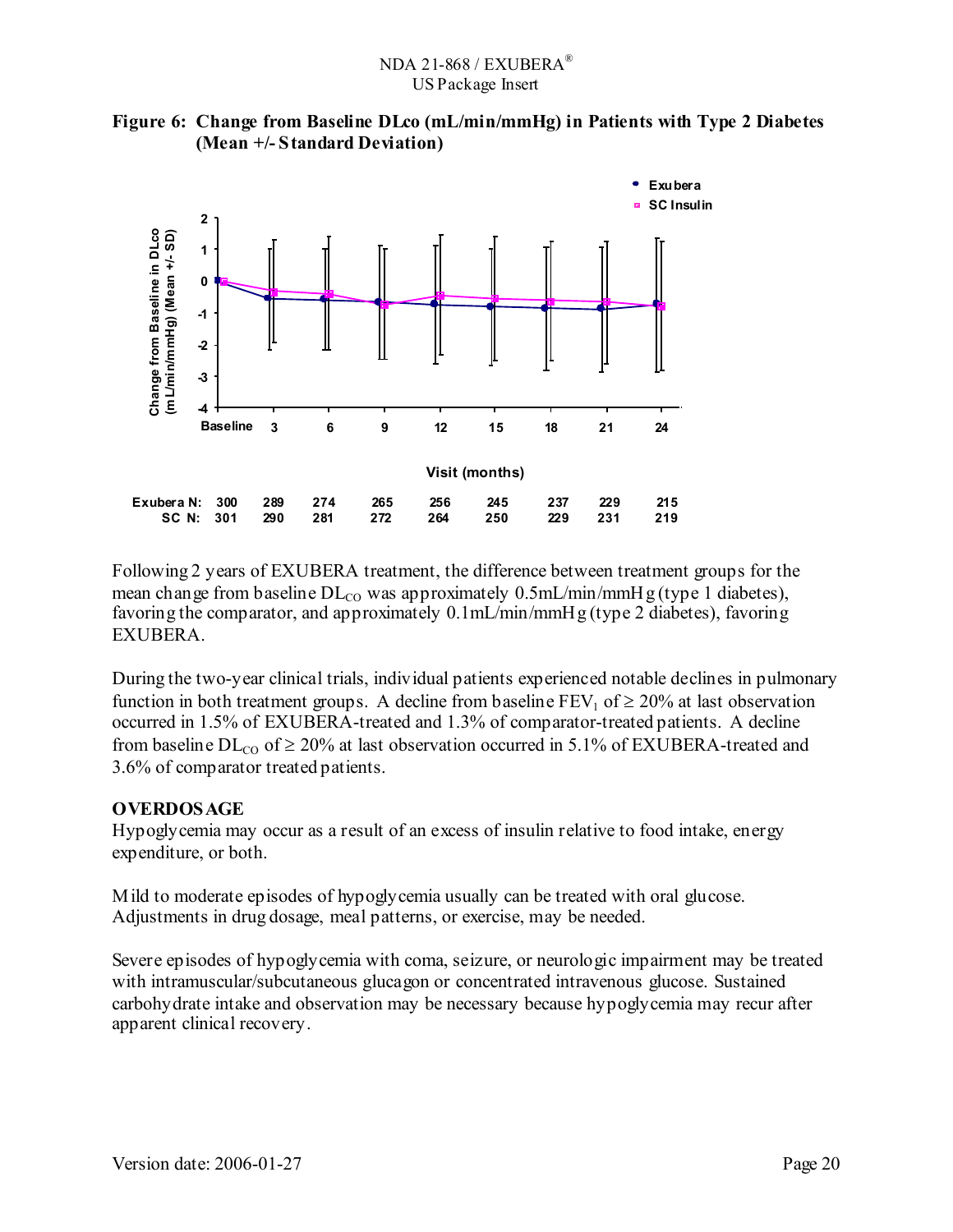### **DOSAGE AND ADMINISTRATION**

EXUBERA, like rapid-acting insulin analogs, has a more rapid onset of glucose-lowering activity compared to subcutaneously injected regular human insulin. EXUBERA has a duration of glucose-lowering activity comparable to subcutaneously injected regular human insulin and longer than rapid-acting insulin. EXUBERA doses should be administered immediately prior to meals (no more than 10 minutes prior to each meal).

In patients with type 1 diabetes, EXUBERA should be used in regimens that include a longeracting insulin. For patients with type 2 diabetes, EXUBERA may be used as monotherapy or in combination with oral agents or longer-acting insulin.

Because of the effect of EXUBERA on pulmonary function, all patients should have pulmonary function assessed prior to initiating therapy with EXUBERA. Periodic monitoring of pulmonary function is recommended for patients being treated with EXUBERA (see PRECAUTIONS, Pulmonary Function).

EXUBERA is intended for administration by inhalation and must only be administered using the EXUBERA® Inhaler. Refer to the EXUBERA Medication Guide for a description of the EXUBERA® Inhaler and for instructions on how to use the inhaler.

### *Calculation of Initial Pre-Meal EXUBERA Dose:*

The initial dosage of EXUBERA should be individualized and determined based on the physician's advice in accordance with the needs of the patient. Recommended initial pre-meal doses are based on clinical trials in which patients were requested to eat three meals per day. Initial pre-meal doses may be calculated using the following formula: [Body weight (kg) X 0.05  $mg/kg = pre$ -meal dose (mg)] rounded down to the nearest whole milligram number (e.g., 3.7 mg) rounded down to 3 mg).

Approximate guidelines for initial, pre-meal EXUBERA doses, based on patient body weight, are indicated in Table 7:

| <b>DUUY MUILIILI</b> |                          |               |          |                                                                                                   |
|----------------------|--------------------------|---------------|----------|---------------------------------------------------------------------------------------------------|
|                      |                          |               |          | Patient Weight   Patient Weight  Initial Dose per Number of 1 mg Blisters Number of 3 mg Blisters |
| (in kg)              | (in lb)                  | <b>Me al</b>  | per Dose | per Dose                                                                                          |
| 30 to 39.9 kg        | $66 - 87$ lb             | mg per meal   |          |                                                                                                   |
| 40 to 59.9 kg        | 88 - 132 lb              | 2 mg per meal |          |                                                                                                   |
| 60 to 79.9 kg        | $133 - 176$ lb           | 3 mg per meal | -        |                                                                                                   |
| 80 to 99.9 kg        | $\frac{177 - 220}{1}$ lb | 4 mg per meal |          |                                                                                                   |
| 100to 119.9 kg       | $220 - 264$ lb           | 5 mg per meal |          |                                                                                                   |
| 120to 139.9 kg       | $265 - 308$ lb           | 6 mg per meal |          |                                                                                                   |

### **Table 7: Approximate Guidelines for Initial, Pre-Meal EXUBERA Dose (based on patient body weight)**

A 1 mg blister of EXUBERA inhaled insulin is approximately equivalent to 3 IU of subcutaneously injected regular human insulin. A 3 mg blister of EXUBERA inhaled insulin is approximately equivalent to 8 IU of subcutaneously injected regular human insulin. Table 8 provides the approximate IU dose of regular subcutaneous human insulin for EXUBERA inhaled insulin doses from 1 mg to 6 mg.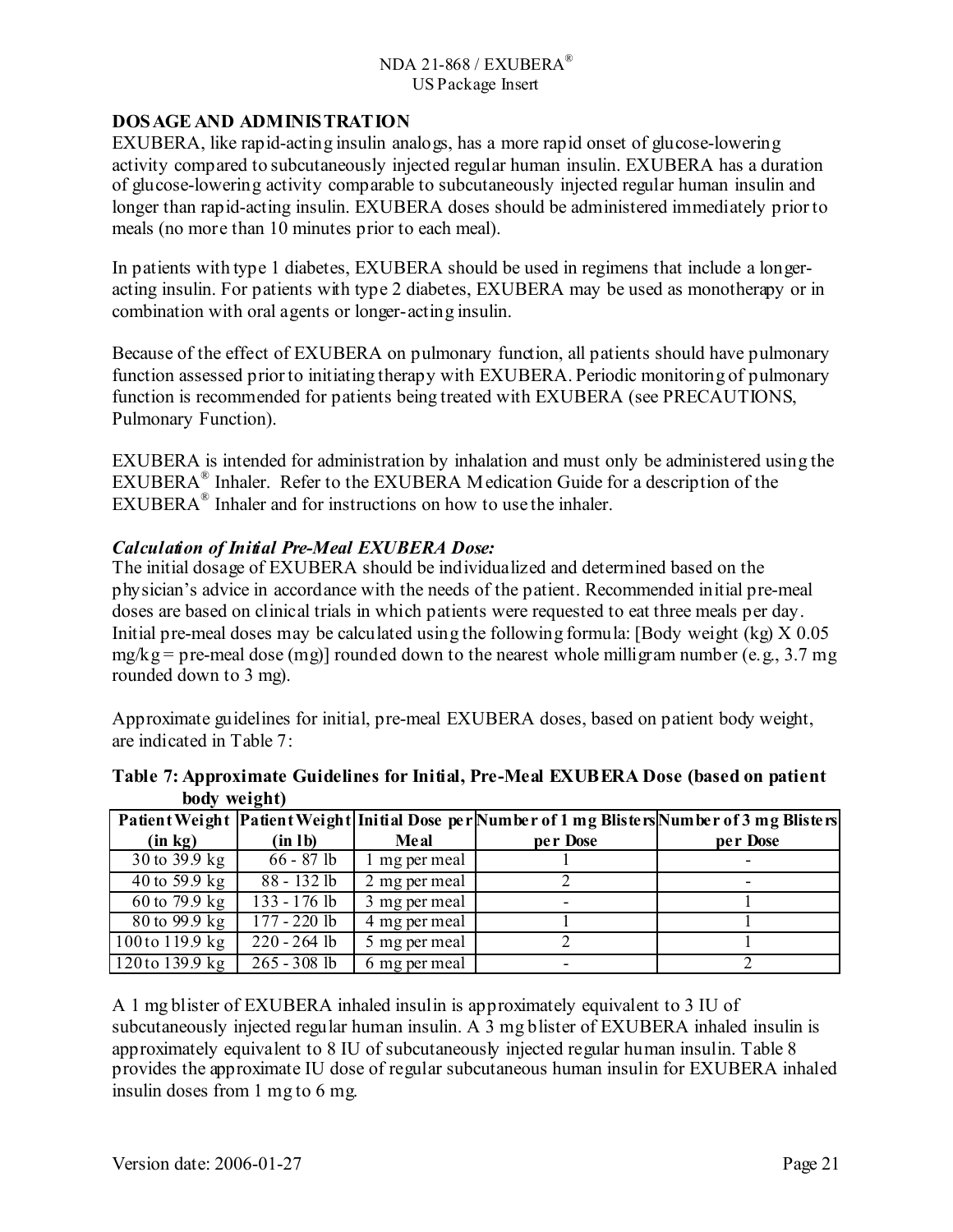## **Table 8: Approximate Equivalent IU Dose of Regular Human Subcutaneous Insulin for EXUBERA Inhaled Insulin Doses Ranging from 1 mg to 6 mg**

|                | Approximate Regular   | Number of 1 mg EXUBERA   | Number of 3 mg EXUBERA   |
|----------------|-----------------------|--------------------------|--------------------------|
| Dose $(mg)$    | Insulin SC Dose in IU | <b>Blisters per Dose</b> | <b>Blisters per Dose</b> |
| l mg           |                       |                          |                          |
| $2 \text{ mg}$ |                       |                          |                          |
| $3 \text{ mg}$ |                       |                          |                          |
| 4 mg           |                       |                          |                          |
| 5 mg           | 4                     |                          |                          |
| 6 mg           |                       |                          |                          |

Patients should combine 1 mg and 3 mg blisters so that the least number of blisters per dose are taken (e.g., a 4 mg dose should be administered as one 1 mg blister and one 3 mg blister). Consecutive inhalation of three 1 mg unit dose blisters results in significantly greater insulin exposure than inhalation of one 3 mg unit dose blister. Therefore, three 1 mg doses should not be substituted for one 3 mg dose (see CLINICAL PHARMACOLOGY, Pharmacokinetics). When a patient is stabilized on a dosing regimen that includes 3 mg blisters, and the 3 mg blisters become temporarily unavailable, the patient can temporarily substitute two 1 mg blisters for one 3 mg blister. Blood glucose should be monitored closely.

As with all insulins, additional factors that should be taken into consideration when determining the EXUBERA starting dose include, but are not limited to, patient's current glycemic control, previous response to insulin, duration of diabetes, and dietary and exercise habits.

## *Considerations for Dose Titration*

After initiating EXUBERA therapy, as with other glucose-lowering agents, dose adjustment may be required based on the patient's need (e.g., blood glucose concentrations, meal size and nutrient composition, time of day and recent or anticipated exercise). Each patient should be titrated to their optimal dosage based on blood glucose monitoring results.

As for all insulins, the time course of EXUBERA action may vary in different individuals or at different times in the same individual.

EXUBERA may be used during intercurrent respiratory illness (e.g., bronchitis, upper respiratory tract infection, rhinitis). Close monitoring of blood glucose concentrations and dose adjustment may be required on an individual basis. Inhaled medicinal products (e.g. bronchodilators) should be administered prior to administration of EXUBERA.

## **HOW SUPPLIED**

EXUBERA (insulin human [rDNA origin]) Inhalation Powder is available in 1 mg and 3 mg unit dose blisters. The blisters are dispensed on perforated cards of six unit dose blisters (PVC/Aluminum). The two strengths are differentiated by color print and tactile marks that can be differentiated by touch. The 1 mg blisters and respective perforated cards are printed with green ink and the cards are marked with one raised bar. The 3 mg blisters and respective perforated cards are printed with blue ink and the cards are marked with three raised bars.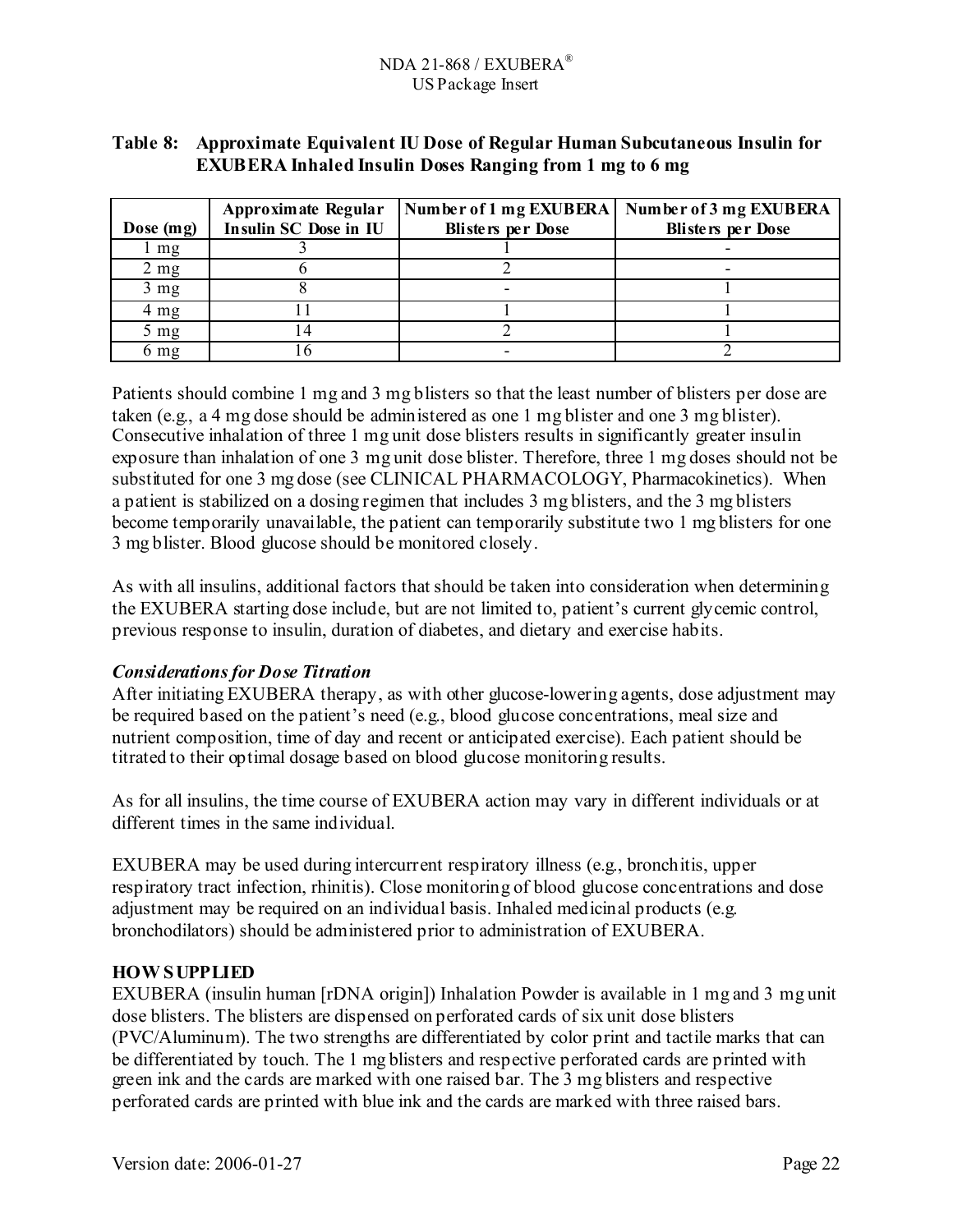Five blister cards are packaged in a clear plastic (PET) thermoformed tray. Each PET tray also contains a desiccant and is covered with a clear plastic (PET) lid. The tray of five blister cards (30 unit dose blisters) is sealed in a foil laminate pouch with a desiccant.

The EXUBERA® Inhaler consists of the inhaler base, a chamber, and an EXUBERA® Release Unit. A replacement chamber is available separately. EXUBERA<sup>®</sup> Release Units are individually packaged in a sealed thermoformed tray. EXUBERA® Release Units are available as part of a Patient Pack, the EXUBERA<sup>®</sup> CareKit, and as separate replacements.

See Tables 9 and 10 for a description of these configurations.

EXUBERA® (insulin human [rDNA origin] inhalation powder) Blisters, an EXUBERA® Inhaler, and replacement EXUBERA<sup>®</sup> Release Units are required to initiate therapy with EXUBERA.

| Table 9                                                                                                       |                                                        |              |  |  |  |  |
|---------------------------------------------------------------------------------------------------------------|--------------------------------------------------------|--------------|--|--|--|--|
| $\overline{\text{EXUBERA}}^{\omega}$ (insulin human [rDNA origin]) Inhalation Powder is available as follows: |                                                        |              |  |  |  |  |
| Description                                                                                                   | Contents                                               | NDC          |  |  |  |  |
| EXUBERA 1 mg and 3 mg                                                                                         | $90 \times 1$ mg insulin blisters                      | XXXX-XXXX-XX |  |  |  |  |
| <b>Combination Patient Pack</b>                                                                               | 90 x 3 mg insulin blisters<br>2 EXUBERA® Release Units |              |  |  |  |  |
|                                                                                                               |                                                        |              |  |  |  |  |
| <b>EXUBERA 1 mg Patient Pack</b>                                                                              | 90 x 1 mg                                              | XXXX-XXXX-XX |  |  |  |  |
|                                                                                                               | 2 EXUBERA <sup>®</sup> Release Units                   |              |  |  |  |  |
| <b>EXUBERA 3 mg Patient Pack</b>                                                                              | 90x3mg                                                 | XXXX-XXXX-XX |  |  |  |  |
|                                                                                                               | 2 EXUBERA <sup>®</sup> Release Units                   |              |  |  |  |  |

Table 10

| <b>EXUBERA<sup>®</sup></b> Inhaler and Components are available as follows: |                                                              |              |
|-----------------------------------------------------------------------------|--------------------------------------------------------------|--------------|
| Description                                                                 | Contents                                                     | NDC          |
| EXUBERA <sup>®</sup> CareKit                                                | 1 EXUBERA <sup>®</sup> Inhaler                               | XXXX-XXXX-XX |
|                                                                             | 1 Replacement Chamber<br>1 Replacement EXUBERA® Release Unit |              |
|                                                                             |                                                              |              |
| $EXUBERA^{\omega}$ Inhaler                                                  | 1 Inhaler                                                    | XXXX-XXXX-XX |
| <b>EXUBERA</b> <sup>®</sup> Release Units                                   | 2 EXUBERA <sup>®</sup> Release Units                         | XXXX-XXXX-XX |
| $EXUBERA^{\otimes}$ Chamber                                                 | 1 Replacement Chamber                                        | XXXX-XXXX-XX |

## **Blister Storage:**

Not in-use (Unopened): Store at controlled room temperature, 25<sup>o</sup>C (77<sup>o</sup>F); excursions permitted to 15-30ºC (59-86ºF) [see USP Controlled Room Temperature]. Do not freeze. Do not refrigerate.

In-use: Once the foil overwrap is opened, unit dose blisters should be protected from moisture, stored at 25ºC (77ºF); excursions permitted to 15-30ºC (59-86ºF) [see USP Controlled Room Temperature]. Do not freeze. Do not refrigerate. Unit dose blisters should be used within 3 months after opening the foil overwrap. Return the blisters to the overwrap to protect from